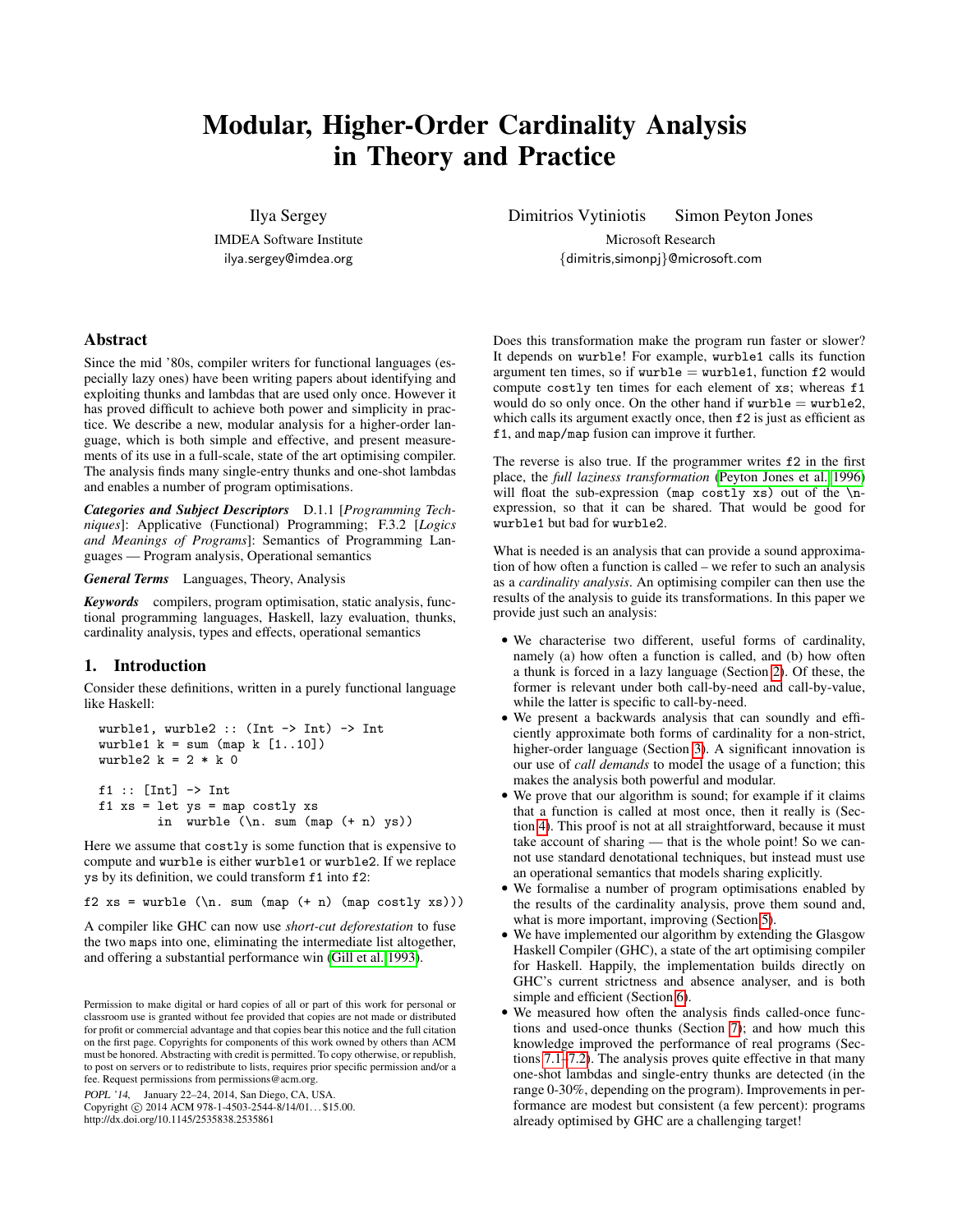We discuss related work in Section [8.](#page-11-0) Distinctive features of our work are (a) the notion of call demands, (b) a full implementation measured against a state of the art optimising compiler, and (c) the combination of simplicity with worthwhile performance improvements.

# <span id="page-1-0"></span>2. What is Cardinality Analysis?

Cardinality analysis answers three inter-related questions, in the setting of a non-strict, pure functional language like Haskell:

- How many times is a particular, syntactic lambda-expression *called* (Section [2.1\)](#page-1-1)?
- Which components of a data structure are *never evaluated*; that is, are *absent* (Section [2.3\)](#page-1-2)?
- How many times is a particular, syntactic thunk *evaluated* (Section [2.4\)](#page-2-1)?

# <span id="page-1-1"></span>2.1 Call cardinality

We saw in the introduction an example where it is helpful to know when a function calls its argument at most once. A lambda that is called at most once is called a *one-shot lambda*, and they are extremely common in functional programming: for example a *continuation* is usually one-shot. So cardinality analysis can be a big win when optimising continuation-heavy programs.

Nor is that all. As we saw in the Introduction, inlining under a oneshot lambda (to transform f1 into f2) allows short-cut deforestation to fuse two otherwise-separate calls of map. But short-cut deforestation *itself* introduces many calls of of the function build:

build :: (forall b. (a -> b -> b) -> b -> b) -> [a]  
build 
$$
g = g
$$
 (:) []

You can see that build calls its argument exactly once, and inlining ys in calls like (build  $(\cn. \ldots, vs. \ldots)$ ) turns out to be crucial to making short-cut deforestation work in practice. Gill devotes a section of his thesis to elucidating this point [\(Gill 1996,](#page-12-2) Chapter 4.3). Gill lacked an analysis for one-shot lambdas, so his implementation (still extant in GHC today) relies on a gross hack: he taught GHC's optimiser to behave specially for build itself, and a couple of other functions. No user-defined function will have this good behaviour. Our analysis subsumes the hack, by providing an analysis that deduces the correct one-shot information for build, as well as many other functions.

#### 2.2 Currying

In a higher order language with curried functions, we need to be careful about the details. For example, consider

f3 a = 
$$
\text{while a } (\x.1et t = costly x in \y. t+y)
$$

wurble1  $a g = g 2 a + g 3 a$ wurble2  $a$   $g = sum (map (g a) [1..1000])$ 

If wurble was wurble1, then in f3 it would be best to inline t at its use site, thus:

f4 a = wurble1 a  $(\x, \y, \costly x + y)$ 

The transformed f4 is much better than f3: it avoids allocating a thunk for  $t$ , and avoids allocating a function closure for the  $\y$ . But if f3 called wurble2 instead, such a transformation would be disastrous. Why? Because wurble2 applies its argument g to one argument a, and the function thus computed is applied to each of  $1000$  integers. In f3 we will compute (costly a) once, but f4 will compute it 1000 times, which is arbitrarily bad.

So our analysis of wurble2 must be able to report "wurble2's argument  $g$  is called<sup>[1](#page-1-3)</sup> once (applied to one argument), and the

result is called many times". We formalise this by giving a *usage signature* to wurble, like this:

$$
\begin{array}{lll} \text{wurble1} & :: & U \to C^\omega(C^1(U)) \to \bullet \\ \text{wurble2} & :: & U \to C^1(C^\omega(U)) \to \bullet \end{array}
$$

The notation  $C^{\omega}(C^1(U))$  is a *usage demand*: it describes how a (function) value is used. The demand type  $U \to C^{\omega}(C^1(U)) \to \bullet$ describes how a function uses its *arguments*, therefore it gives a usage demand for each argument. (The " $\bullet$ " has no significance; we are just used to seeing something after the final arrow!) Informally, the  $C<sup>1</sup>(d)$  means "this argument is called *once* (applied to one argument), and the result is used with usage d", whereas  $C^{\omega}(d)$ means "this argument may be called many times, with *each* result used with usage  $d$ ". The  $U$  means "is used in some unknown way (or even not used at all)". Note that wurble1's second argument usage is  $C^{\omega}(C^1(U))$ , *not*  $C^{\omega}(C^{\omega}(U))$ ; that is, in all cases the result of applying g to one argument is then called only once.

#### <span id="page-1-2"></span>2.3 Absence

Consider this function

 $f$  x = case x of  $(p,q)$  -> <cbody>

A strictness analyser can see that f is strict in x, and so can use call-by-value. Moreover, rather than allocate a pair that is passed to f, which immediately takes it apart, GHC uses a worker/wrapper transformation to pass the pieces separately, thus:

$$
f x = case x of (p,q) \rightarrow fw p q
$$
  
 
$$
f w p q = \text{}
$$

Now f (the "wrapper") is small, and can be inlined at f's call sites, often eliminating the allocation of the pair; meanwhile fw (the "worker") does the actual work. Strictness analysis, and the worker/wrapper transform to exploit its results, are hugely important to generating efficient code for lazy programs [\(Peyton Jones](#page-12-3) [and Partain 1994;](#page-12-3) [Peyton Jones and Santos 1998\)](#page-12-4).

In general, f's right-hand side often does not have a *syntactically visible* case expression. For example, what if f simply called another function g that was strict in x? Fortunately the worker/wrapper transform is easy to generalise. Suppose the right hand side of f was just <fbody>. Then we would transform to

$$
f x = case x of (p,q) \rightarrow fw p q
$$
  
 
$$
f w p q = let x = (p,q) in \text{ (fbody)}
$$

Now we hope that the binding for x will cancel with case expressions in  $\lt$ fbody>, and indeed it usually proves to be so [\(Peyton](#page-12-4) [Jones and Santos 1998\)](#page-12-4).

But what if <fbody> did not use q at all? Then it would be stupid to pass q to fw. We would rather transform to:

$$
f x = case x of (p,q) \rightarrow fw p
$$
  
  $f w p = let x = (p, error "urk") in (fbody>$ 

This turns out to be very important in practice. Programmers seldom write functions with wholly-unused arguments, but they frequently write functions that use only *part* of their argument, and ignoring this point leads to large numbers of unused arguments being passed around in the "optimised" program after the worker-wrapper transformation. Absence analysis has therefore been part of GHC since its earliest days [\(Peyton Jones and Partain 1994\)](#page-12-3), but it has never been formalised. In the framework of this paper, we give f a usage signature like this:

$$
\mathtt{f} :: U(U, A) \to \bullet
$$

The  $U(U, A)$  indicates that the argument is a product type; that is, a data type with just one constructor. The A (for "absent") indicates that f discards the second component of the product.

<span id="page-1-3"></span><sup>1</sup> We will always use "called" to mean "applied to one argument".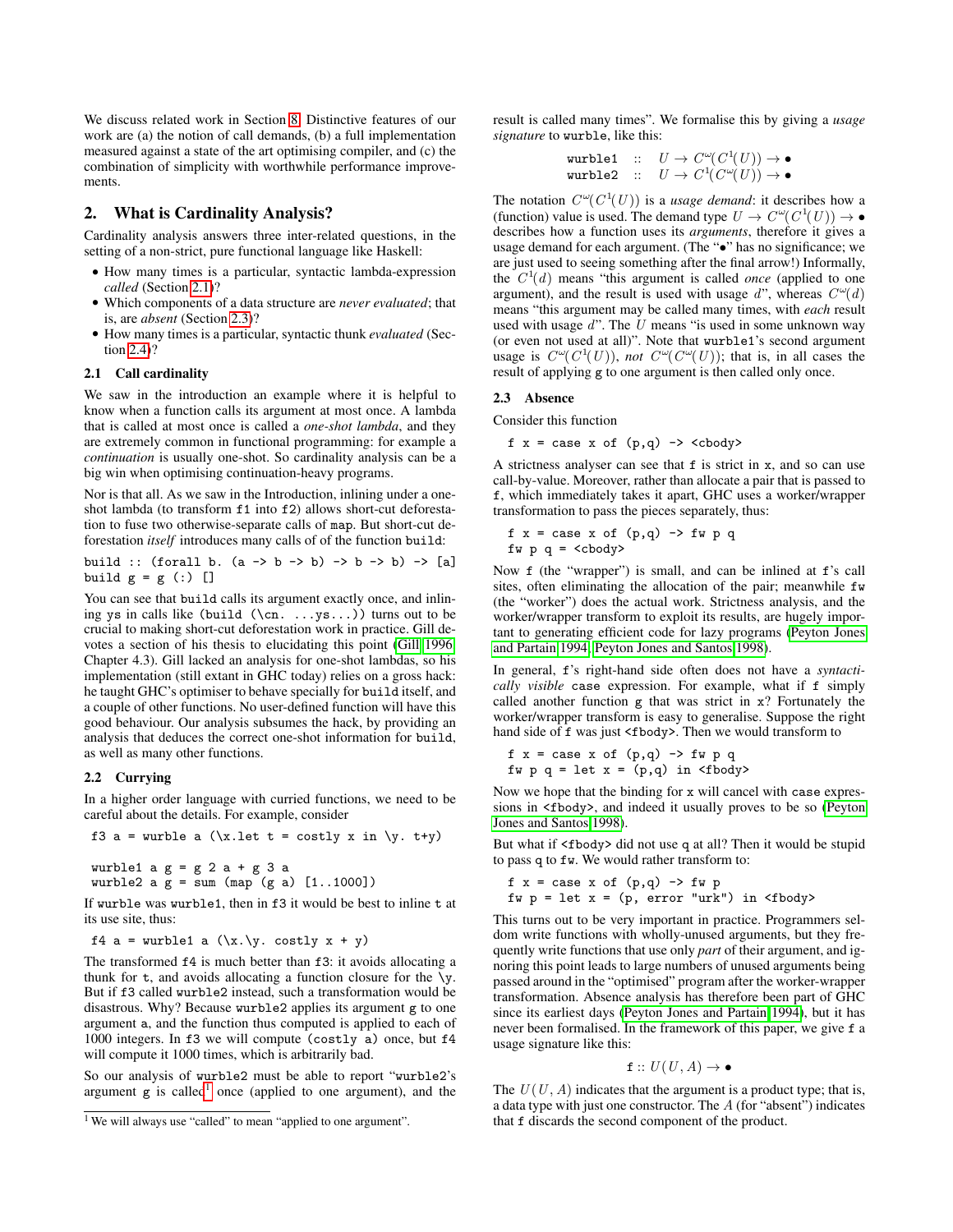# <span id="page-2-1"></span>2.4 Thunk cardinality

Consider these definitions

```
f :: Int -> Int -> Int
f \times c = \text{if } x > 0 \text{ then } c + 1 \text{ else}<br>\text{if } x == 0 \text{ then } 0 \text{ else } c - 1if x == 0 then 0
```

```
g y = f y (costly y)
```
Since f is not strict in c, g must build a thunk for (costly y) to pass to f. In call-by-need evaluation, thunks are *memoised*. That is, when a thunk is evaluated at run-time, it is overwritten with the value so that if it is evaluated a second time the already-computed value can be returned immediately. But in this case we can see that f *never evaluates its second argument more than once*, so the memoisation step is entirely wasted. We call these *single-entry thunks*.

Memoisation is not expensive, but it is certainly not free. Operationally, a pointer to the thunk must be pushed on the stack when evaluation starts, it must be black-holed to avoid space leaks [\(Jones](#page-12-5) [1992\)](#page-12-5), and the update involves a memory write. If cardinality analysis can identify single-entry thunks, as well as one-shot lambdas, that would be a Good Thing. And so it can: we give f the usage signature:

$$
\mathtt{f} :: \omega * U \to 1 * U \to \bullet
$$

The " $\omega$ \*" modifier says that f may evaluate its first argument more than once, while the "1∗" says that it evaluates its second argument at most once.

# 2.5 Call vs evaluation

For functions, there is a difference between being *evaluated* once and *called* once, because of Haskell's seq function. For example:

|              |  | f1 $g = g 'seq' 1$ |  | $--$ f1 :: $1*U \rightarrow \bullet$                                        |
|--------------|--|--------------------|--|-----------------------------------------------------------------------------|
|              |  |                    |  | f2 g = g 'seq' g 2 -- f2 $\therefore$ $\omega * C^1(U) \rightarrow \bullet$ |
| f3 $g = g$ 3 |  |                    |  | $-$ f3 :: $1*C^1(U) \to \bullet$                                            |

The function seq evaluates its first argument (to head-normal form) and returns its second argument. If its first argument is a function, the function is evaluated to a lambda, but not called. Notice that f2's usage type says that g is evaluated more than once, but applied only once. For example consider the call

$$
f(\lambda x. x + y)
$$

How many times is y evaluated? For f equal to f1 the answer is zero; for  $f2$  and  $f3$  it is one.

# <span id="page-2-0"></span>3. Formalising Cardinality Analysis

We now present our analysis in detail. The syntax of the language we analyse is given in Figure [1.](#page-2-2) It is quite conventional: just lambda calculus with pairs and (non-recursive) let-expressions. Constants  $\kappa$  include literals and primitive functions over literals, as well as Haskell's built-in seq. We use A-normal form [\(Sabry and Felleisen](#page-12-6) [1992\)](#page-12-6) so that the issues concerning thunks show up only for let and not also for function arguments.

### 3.1 Usage demands

Our cardinality analysis is a backwards analysis over an abstract domain of *usage demands*. As with any such analysis, the abstract domain embodies a balance between the *cost* of the analysis and its *precision*. Our particular choices are expressed in the syntax of usage demands, given in Figure [1.](#page-2-2) A usage demand  $d$  is one of the following:

•  $U(d_1^{\dagger}, d_2^{\dagger})$  applies to pairs. The pair itself is evaluated and its first component is used as described by  $d_1^{\dagger}$  and its second by  $d_2^{\dagger}$ . <span id="page-2-2"></span>Expressions and values  $e$  ::=  $x | v | e x |$  let  $x = e_1$  in  $e_2$ | case  $e_1$  of  $(x_1, x_2) \rightarrow e_2$  $v$  ::=  $\kappa \mid \lambda x \cdot e \mid (x_1, x_2)$ Annotated expressions and values e : $= x |v|$ e  $x | \text{let } x \stackrel{m}{=} e_1 \text{ in } e_2$ | case  $e_1$  of  $(x_1, x_2) \rightarrow e_2$  $v : :=$  $\kappa \mid \lambda^m x$  . e  $\mid (x_1, x_2)$ Usage demands and multi-demands  $d$  ::=  $\binom{n}{d} \mid U(d_1^{\dagger}, d_2^{\dagger}) \mid U \mid HU$  $d^{\dagger}$ ::=  $A | n * d$  $n : := 1 | \omega$  $m$  ::= 0 | 1 |  $\omega$ Non-syntactic demand equalities  $C^{\omega}(U) = U$  $U(\omega * U, \omega * U) \equiv U$ <br> $U(A, A) \equiv HU$  $U(A, A) \equiv$ Usage types  $\tau$  ::=  $\bullet$  |  $d^{\dagger} \rightarrow \tau$ Usage type expansion  $d^{\dagger} \rightarrow \tau \quad \preceq \quad d$  $d^{\dagger} \rightarrow \tau$  $\bullet \quad \prec \quad \omega * U \to \bullet$ Free-variable usage environments (fv-usage)  $\varphi$  : =  $(x:d^{\dagger}), \varphi \mid \epsilon$ Auxiliary notation on environments  $\varphi(x) = d^{\dagger}$  when  $(x:d^{\dagger}) \in \varphi$ A otherwise Usage signatures and signature environments  $\rho$  ::=  $\langle k ; \tau ; \varphi \rangle$   $k \in \mathbb{Z}_{>0}$  $P$  ::=  $(x:\rho), P \mid \epsilon$ transform $(\langle k ; \tau ; \varphi \rangle, d)$  $= \langle \tau ; \varphi \rangle$  $^{1}(\ldots k\text{-fold}\ldots C^{1}(U))$  $\langle \omega * \tau ; \omega * \varphi \rangle$  otherwise



- $C<sup>n</sup>(d)$  applies to functions. The function is called at most n times, and *on each call* the result is used as described by d. Call demands are, to the best of our knowledge, new.
- $\bullet$  U, or "used", indicating no information; the demand can use the value in an arbitrary way.
- $\bullet$  HU, or "head-used", is a special case; it is the demand that seq places on its first argument:  $\texttt{seq} :: HU \rightarrow U \rightarrow \bullet$ .

A usage demand  $d$  always uses the root of the value exactly once; it cannot express absence or multiple evaluation. That is done by  $d^{\dagger}$ , which is either A (absent), or  $n * d$  indicating that the value is used at most *n* times in a way described by d. In both  $C^n(d)$  and  $n * d$ , the multiplicity n is either 1 or  $\omega$  (meaning "many"). Notice that a call demand  $C<sup>n</sup>(d)$  has a d inside it, not a  $d^{\dagger}$ : if a function is called, its body is evaluated exactly once. This is different from pairs. For example, if we have

let  $x = (e1, e2)$  in fst  $x + f$ st x

then e1 is evaluated twice.

Both  $U$  and  $HU$  come with some non-syntactic equalities, denoted  $by \equiv$  in Figure [1](#page-2-2) and necessary for the proof of well-typedness (Section [4\)](#page-5-0). For example,  $U$  is equivalent to a pair demand whose components are used many times, or a many-call-demand where the result is used in an arbitrary way. Similarly, for pairs HU is equivalent to  $U(A, A)$ , while for functions  $H\overline{U}$  is equivalent to  $C<sup>0</sup>(A)$ , if we had such a thing. In the rest of the paper all definitions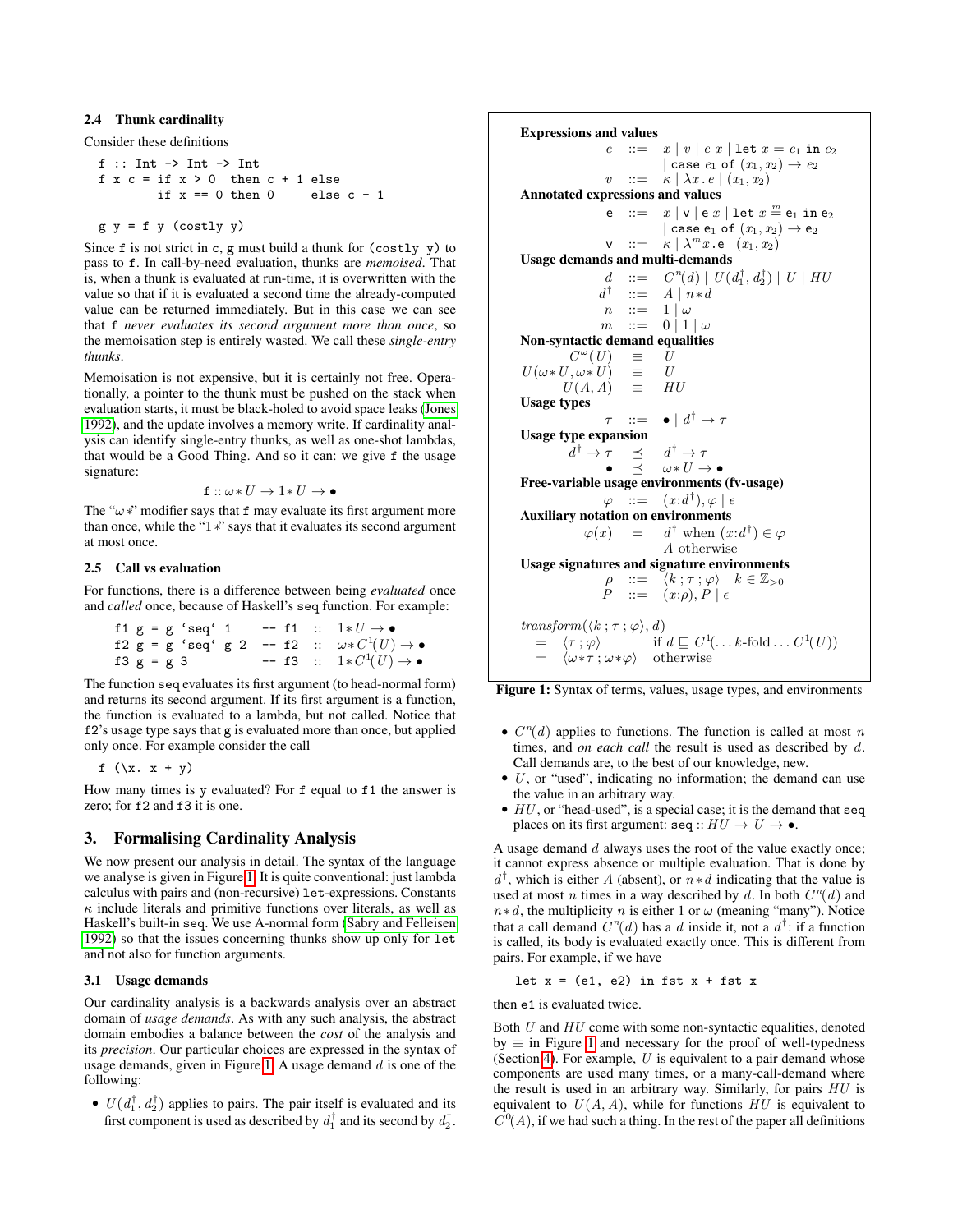<span id="page-3-1"></span>
$$
\mu(A) = 0 \qquad \mu(n*d) = n
$$
\n
$$
\mu(A) = 0 \qquad \mu(n*d) = n
$$
\n
$$
\frac{a_1^{\dagger} \& a_2^{\dagger} = a_3^{\dagger} \qquad a_1^{\dagger} \sqcup a_2^{\dagger} = a_3^{\dagger}}{a_1^{\dagger} \& a_2^{\dagger} = a_3^{\dagger}}
$$
\n
$$
A \& a^{\dagger} = a^{\dagger}
$$
\n
$$
n_1 * a_1 \& n_2 * a_2 = \omega * (a_1 \& a_2)
$$
\n
$$
A \sqcup a_1^{\dagger} = a_1^{\dagger}
$$
\n
$$
n_1 * a_1 \sqcup n_2 * a_2 = (n_1 \sqcup n_2) * (a_1 \sqcup a_2)
$$
\n
$$
\frac{a_1 \& a_2 = a_3 \qquad a_1 \sqcup a_2 = a_3}{a_1 \sqcup a_2 = a_3}
$$
\n
$$
d \& U = U
$$
\n
$$
U \& d = U
$$
\n
$$
U \& d = U
$$
\n
$$
U \& d = U
$$
\n
$$
U \& d = U
$$
\n
$$
U \& d = U
$$
\n
$$
U \& d = U
$$
\n
$$
U \& U \& d = d
$$
\n
$$
U^{\prime \prime} \downarrow d = d
$$
\n
$$
U^{\prime \prime} \downarrow d = d
$$
\n
$$
U^{\prime \prime} \downarrow d = d
$$
\n
$$
U^{\prime \prime} \downarrow d = d
$$
\n
$$
U^{\prime \prime} \downarrow d = d
$$
\n
$$
U^{\prime \prime} \downarrow d = d
$$
\n
$$
U^{\prime \prime} \downarrow d = d
$$
\n
$$
U^{\prime \prime} \downarrow d = d
$$
\n
$$
U^{\prime \prime} \downarrow d = d
$$
\n
$$
U^{\prime \prime} \downarrow d = d
$$
\n
$$
U^{\prime \prime} \downarrow d = d
$$
\n<math display="</math>

Figure 2: Demands and demand operations

<span id="page-3-0"></span>
$$
\boxed{P \mapsto e \downarrow d \Rightarrow (\tau; \varphi) \rightsquigarrow e}
$$
\n
$$
\frac{(x : \rho) \in P \quad \langle \tau; \varphi \rangle = \text{transform}(\rho, d)}{P \mapsto x \downarrow d \Rightarrow \langle \tau; \varphi \& (x : 1 * d) \rangle \rightsquigarrow x} \text{ VARDN}
$$
\n
$$
x \notin \text{dom}(P)
$$
\n
$$
\boxed{P \mapsto x \downarrow d \Rightarrow \langle \bullet; (x : 1 * d) \rangle \rightsquigarrow x} \text{ VARDV}
$$
\n
$$
P \mapsto x \downarrow d \Rightarrow \langle \bullet; (x : 1 * d) \rangle \rightsquigarrow x
$$
\n
$$
\boxed{P \mapsto x \downarrow e \Rightarrow \langle \tau; \varphi \rangle \rightsquigarrow e} \text{LAM}
$$
\n
$$
\boxed{P \mapsto \lambda x \cdot e \downarrow C^n(d_e) \Rightarrow \langle \varphi(x) \rightarrow \tau; n * (\varphi \backslash x) \rangle \rightsquigarrow \lambda^n x \cdot e} \text{LAMU}
$$
\n
$$
\boxed{P \mapsto \lambda x \cdot e \downarrow C^{\omega}(U) \Rightarrow \langle \tau; \varphi \rangle \rightsquigarrow e'} \text{LAMU}
$$
\n
$$
\boxed{P \mapsto \lambda x \cdot e \downarrow HU \Rightarrow \langle \tau; \varphi \rangle \rightsquigarrow e'} \text{LAMHU}
$$
\n
$$
\boxed{P \mapsto \lambda x \cdot e \downarrow HU \Rightarrow \langle \tau; \varphi \rangle \rightsquigarrow e_1} \text{LAMHU}
$$
\n
$$
\boxed{P \mapsto e_1 \downarrow C^1(d) \Rightarrow \langle d_2^{\dagger} \rightarrow \tau; \varphi_1 \rangle \rightsquigarrow e_1 \quad P \mapsto y \downarrow d_2^{\dagger} \Rightarrow \varphi_2} \text{APPA}
$$
\n
$$
\boxed{P \mapsto e_1 \ y \downarrow d \Rightarrow \langle \tau; \varphi_1 \& \varphi_2 \rangle \rightsquigarrow e_1 \ y}
$$
\n
$$
\boxed{P \mapsto e_1 \ y \downarrow d} \Rightarrow \langle \bullet; \varphi_1 \& \varphi_2 \rangle \rightsquigarrow e_1 \ y}
$$
\n
$$
\boxed{P \mapsto e_1 \ y \downarrow d} \Rightarrow \langle \bullet; \varphi_1 \& \varphi_2 \rangle
$$

Figure 3: Algorithmic cardinality analysis specification, part 1.

and metatheory are modulo-≡ (checking that all our definitions do  $respect \equiv is routine$ ).

# 3.2 Usage analysis

The analysis itself is shown in Figures [3](#page-3-0) and [4.](#page-5-1) The main judgement form is written thus

$$
P \mapsto e \downarrow d \Rightarrow \langle \tau : \varphi \rangle \rightsquigarrow e'
$$

which should be read thus: *in signature environment* P*, and under usage demand d, the term e places demands*  $\langle \tau ; \varphi \rangle$  *on its components, and elaborates to an annotated term* e 0 . The syntax of each of these components is given in Figure [1,](#page-2-2) and their roles in the judgement are the following: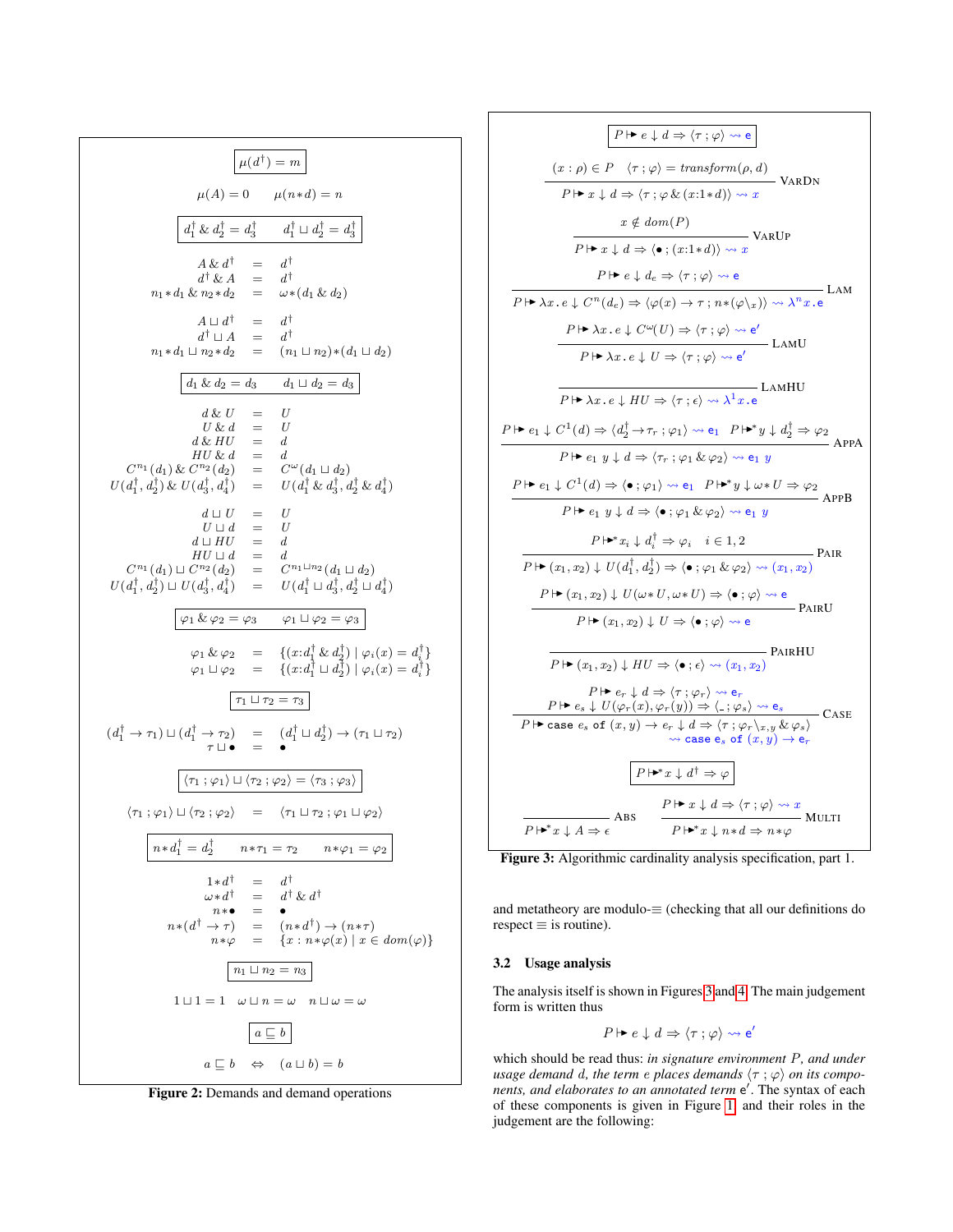- The *signature environment* P maps some of free variables of e to their *usage signatures*, ρ (Section [3.5\)](#page-4-0). Any free variables outside the domain of P have an uninformative signature.
- The *usage demand*, d, describes the degree to which e is evaluated, including how many times its sub-components are evaluated or called.
- Using  $P$ , the judgement transforms the incoming demand  $d$  into the demands  $\langle \tau ; \varphi \rangle$  that *e* places on its *arguments* and *free variables* respectively:
	- The usage that e places on its argument is given by  $\tau$ , which gives a demand  $d^{\dagger}$  for each argument.
	- $\blacksquare$  The usage that *e* places on its free variables is given by its free-variable usage (fv-usage),  $\varphi$ , which is simply a finite mapping from variables to usage demands.
- $\bullet$  We will discuss the elaborated expressions  $e'$  in Section [3.7.](#page-5-2)

For example, consider the expression

$$
e = \lambda x
$$
. case *x* of  $(p, q) \rightarrow (p, f$  True)

Suppose we place demand  $C^1(U)$  on e, so that e is called, just once. What demand does it then place on its arguments and free variables?

$$
\epsilon \mapsto e \downarrow C^1(U) \Rightarrow \langle 1 * U(\omega * U, A) \to \bullet \, ; \, \{f \mapsto 1 * C^1(U)\} \rangle
$$

That is, e will use its argument once, its argument's first component perhaps many times, but will ignore its arguments second component (the  $A$  in the usage type). Moreover  $e$  will call  $f$  just once.

In short, we think of the analysis as describing a *demand transformer*, transforming a demand on the result of e into demands on its arguments and free variables.

#### 3.3 Pairs and case expressions

With these definitions in mind, we can look at some of the analysis rules in Figure [3.](#page-3-0) Rule PAIR explains how to analyse a pair under a demand  $U(d_1^{\dagger}, d_2^{\dagger})$ . We simply analyse the two components, under  $d_1^{\dagger}$  or  $d_2^{\dagger}$  respectively, and combine the results with "&". The auxiliary judgement  $\mapsto$  (Figure [3\)](#page-3-0) deals with the multiplicity of the argument demands  $d_i^{\dagger}$ .

The "&" operator, pronounced "both", is defined in Figure [2,](#page-3-1) and combines the free-variable usages  $\varphi_1$  and  $\varphi_2$ . For the most part the definition is straightforward, but there is a very important wrinkle for call demands:

$$
C^{n_1}(d_1) \& C^{n_2}(d_2) = C^{\omega}(d_1 \sqcup d_2)
$$

The " $\omega$ " part is easy, since  $n_1$  and  $n_2$  are both at least 1. But note the switch from  $&$  to the least upper bound  $\sqcup$ ! To see why, consider what demand this expression places on f:

f 1 2 + f 3 4

Each call gives a usage demand for f of  $1*C^1(C^1(U))$ , and if we use & to combine that demand with itself we get  $\omega * C^{\omega}(C^1(U))$ . The inner "1" is a consequence of the switch to  $\Box$ , and rightly expresses the fact that no partial application of f is called more than once.

The other rules for pairs PAIRU, PAIRHU, and case expressions CASE should now be readily comprehensible  $(\varphi_r\chi_{x,y})$  stands for the removal of  $\{x, y\}$  from the domain of  $\varphi_r$ .).

#### 3.4 Lambda and application

Rule LAM for lambdas expects the incoming demand to be a call demand  $C^n(d_e)$ . Then it analyses the body e with demand  $d_e$  to give  $\langle \tau ; \varphi \rangle$ . If  $n = 1$  the lambda is called at most once, so we can return  $\langle \tau ; \varphi \rangle$ ; but if  $n = \omega$  the lambda may be called more than once, and each call will place a new demand on the free variables. The  $n * \varphi$  operation on the bottom line accounts for this multiplicity, and is defined in Figure [2.](#page-3-1) Rule LAMU handles an incoming demand of U by treating it just like  $C^{\omega}(U)$ , while LAMHU deals with the head-used demand  $HU$ , where the lambda is not even called so we do not need to analyse the body, and e is obtained from e by adding arbitrary annotations. Similarly the return type  $\tau$  can be any type, since the  $\lambda$ -abstraction is not going to be applied, but is only head-used. Dually, given an application (e y), rule APPA analyses e with demand  $C^1(d)$ , reflecting that e is here called once. This returns the demand  $\langle d_2^{\dagger} \rightarrow \tau_2 ; \varphi_1 \rangle$ on the context. Then we can analyse the argument under demand  $d_2^{\dagger}$ , using  $\uparrow \bullet^*$ , yielding  $\varphi_2$ ; and combine  $\varphi_1$  and  $\varphi_2$ . Rule APPB applies when analysing  $e_1$  yields the less-informative usage type  $\bullet$ .

#### <span id="page-4-0"></span>3.5 Usage signatures

Suppose we have the term

let  $f = \{x.\}y.$  x True in f p q

We would like to determine the correct demands on p and q, namely  $1*C<sup>1</sup>(U)$  and A respectively. The gold standard would be to analyse f's right-hand side at every call site; that is, to behave as if f were inlined at each call site. But that is not very modular; with deeply nested function definitions, it can be exponentially expensive to analyse each function body afresh at each call site; and it does not work at all for recursive functions. Instead, we want to analyse f, summarise its behaviour, and then use that summary at each call site. This summary is called f's *usage signature*. Remember that the main judgement describes how a term transforms a demand for the value into demands on its context. So a usage signature must be a (conservative approximation of this) demand transformer.

There are many ways in which one might approximate f's demand transformer, but rule LETDN (Figure [4\)](#page-5-1) uses a particularly simple one:

- Look at f's right hand side  $\lambda y_1 \ldots \lambda y_k$ .  $e_1$ , where  $e_1$  is not a lambda-expression.
- Analyse  $e_1$  in demand U, giving  $\langle \tau_1 ; \varphi_1 \rangle$ .
- Record the triple  $\langle k ; \varphi(\overline{y}) \to \tau_1 ; \varphi_1 \rangle_{\overline{y}}$  as f's usage signature in the environment  $P$  when analysing the body of the let.

Now, at a call site of f, rule VARDN calls  $transform(\rho, d)$  to use the recorded usage signature  $\rho$  to transform the demand d for this occurrence of f.

What does  $transform(\langle k; \tau; \varphi \rangle, d)$  do (Figure [1\)](#page-2-2)? If the demand d on f is stronger than  $C^1(\ldots C^1(U))$ , where the call demands are nested k deep, we can safely unleash  $\langle \tau ; \varphi \rangle$  at the call site. If not, we simply treat the function as if it were called many times, by unleashing  $\langle \omega * \tau ; \omega * \varphi \rangle$ , multiplying both the demand type  $\tau$  and the usage environment  $\varphi$  (Figure [2\)](#page-3-1). Rule LETDNABS handles the case when the variable is not used in the body.

#### 3.6 Thunks

The LETDN rule unleashes (an approximation to) the demands of the right-hand side at each usage site. This is good if the right hand side is a lambda, but not good otherwise, for two reasons. Consider

let  $x = y + 1$  in  $x + x$ 

How many times is y demanded? Just once! The thunk x is demanded twice, but x's thunk is memoised, so the y+1 is evaluated only once. So it is wrong to unleash a demand on y at each of x's occurrence sites. Contrast the situation where x is a function

```
let x = \{v. y + v \in x \mid 42 + x \mid 239\}
```
Here y really *is* demanded twice, and LETDN does that. Another reason that LETDN would be sub-optimal for thunks is shown here: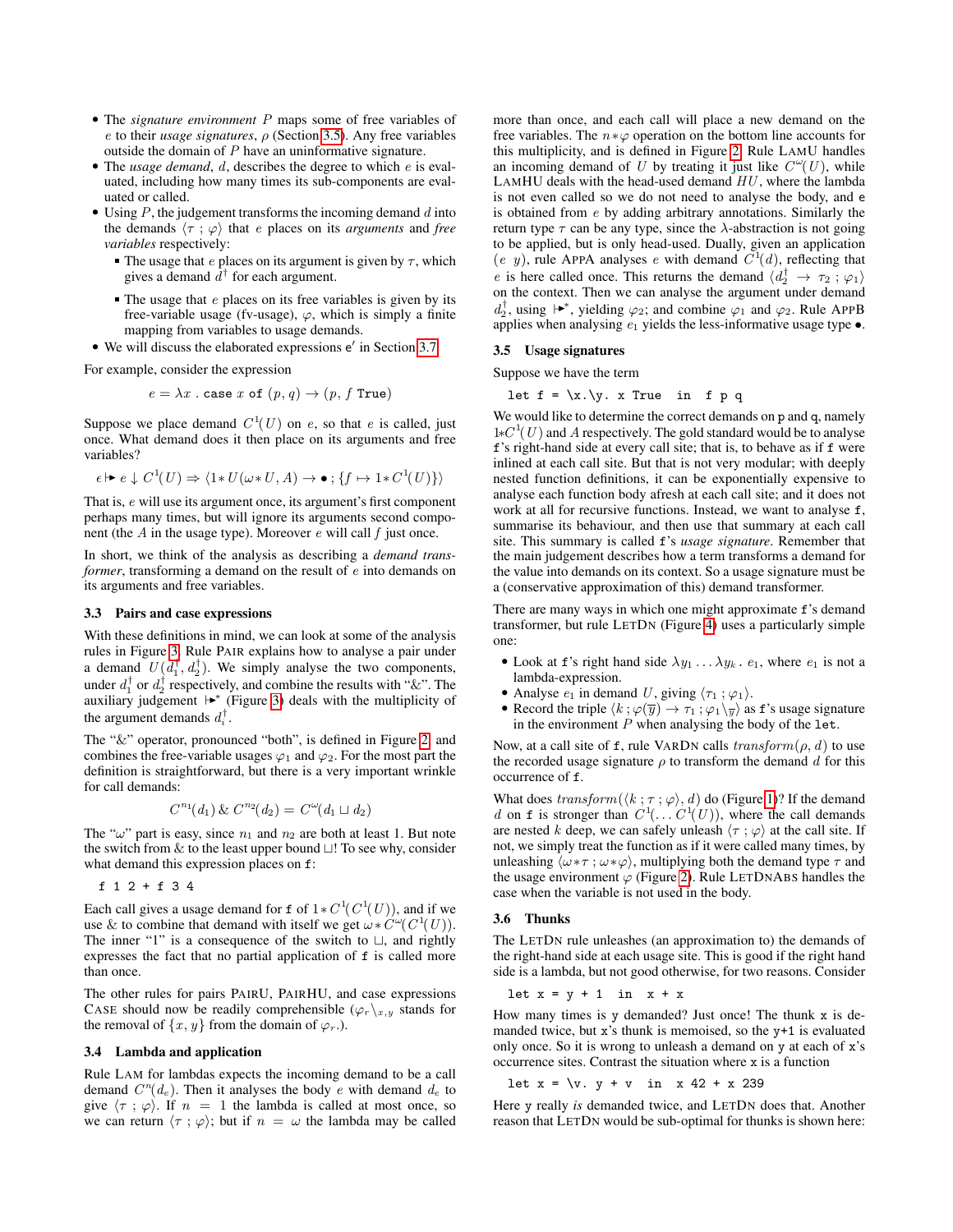<span id="page-5-1"></span>
$$
P \rightharpoonup e_1 \downarrow U \Rightarrow \langle \tau_1; \varphi_1 \rangle \rightsquigarrow e_1
$$
\n
$$
P \rightharpoonup f = \varphi_1(\overline{y}) \rightarrow \tau_1
$$
\n
$$
P, f: \langle k; \tau_f; \varphi_1 \rangle_{\overline{y}} \rangle \rightharpoonup e_2 \downarrow d \Rightarrow \langle \tau; \varphi_2 \rangle \rightsquigarrow e_2
$$
\n
$$
P \rightharpoonup \det f = \lambda y_1 \dots y_k \cdot e_1 \text{ in } e_2 \downarrow d \Rightarrow \langle \tau; \varphi_2 \rangle_{\overline{y}} \rightharpoonup e_2
$$
\n
$$
\Rightarrow \text{let } f = \lambda y_1 \dots y_k \cdot e_1 \text{ in } e_2 \downarrow d \Rightarrow \langle \tau; (\varphi_2 \rangle_f) \rangle
$$
\n
$$
\Rightarrow \text{let } f = \lambda y_1 \dots y_k \cdot e_1 \text{ in } e_2 \downarrow d \Rightarrow \langle \tau; (\varphi_2 \rangle_f) \rangle
$$
\n
$$
\Rightarrow \text{let } f = \lambda y_1 \dots y_k \cdot e_1 \text{ in } e_2 \downarrow d \Rightarrow \langle \tau; (\varphi_2 \rangle_f) \rangle
$$
\n
$$
\Rightarrow \text{let } f = \lambda y_1 \dots y_k \cdot e_1 \text{ in } e_2
$$
\n
$$
P \rightharpoonup \det f = \lambda y_1 \dots \lambda^{n_k} y_k \cdot e_1 \text{ in } e_2
$$
\n
$$
\Rightarrow \text{let } f = \lambda y_1 \dots \lambda y_k \cdot e_1 \text{ in } e_2
$$
\n
$$
\Rightarrow \text{let } f = \lambda y_1 \dots \lambda y_k \cdot e_1 \text{ in } e_2
$$
\n
$$
\Rightarrow \text{let } f = \lambda y_1 \dots \lambda y_k \cdot e_1 \text{ in } e_2
$$
\n
$$
\Rightarrow \text{let } f = \lambda y_1 \dots \lambda y_k \cdot e_1 \text{ in } e_2
$$
\n
$$
\Rightarrow \text{let } f = \lambda y_1 \dots \lambda y_k \cdot e_1 \text{ in } e_2
$$
\n
$$
\Rightarrow \text{let } f = \lambda y_1 \dots \lambda y_k \cdot e_1 \text{ in } e_2
$$
\n<math display="</math>

Figure 4: Algorithmic cardinality analysis specification, part 2 (1et-rules).

let  $x = (p,q)$  in case x of  $(a,b) \rightarrow a$ 

The body of the let places usage demand  $1 * U(U, A)$  on x, and if we analysed x's right-hand side in that demand we would see that q was unused. So we get more information if we wait until we know the aggregated demand on x, and use it to analyse its righthand side.

This idea is embodied in the LETUP rule, used if LETDN does not apply (*i.e.*, the right hand side is not a lambda). Rule LETUP first analyses the body  $e_2$  to get the demand  $\varphi_2(x)$  on x; then analyses the right-hand side  $e_1$  using that demand. Notice that the multiplicity  $n$  of the demand that  $e_2$  places on  $x$  is ignored; that is because the thunk is memoised. Otherwise the rule is quite straightforward. Rule LETUPABS deals with the case when the bound variable is unused in the body.

#### <span id="page-5-2"></span>3.7 Elaboration

How are we to take advantage of our analysis? We do so by *elaborating* the term during analysis, with annotations of two kinds (see the syntax of annotated expressions in Figure [1\)](#page-2-2):

- let-bindings carry an annotation  $m \in [0, 1, \omega]$ , to indicate how often the let binding is evaluated.
- Lambdas  $\lambda^m x$ . *e* carry an annotation  $m \in 0, 1, \omega$ , to indicate how often the lambda is called. 0 serves as an indicator that the lambda is not supposed to be called at all.

Figure [3](#page-3-0) shows the elaborated terms after the " $\rightsquigarrow$ ". The operational semantics (Section [4\)](#page-5-0) gets stuck if we use a thunk or lambda more often than its claimed usage; and the optimising transformations (Section [5\)](#page-7-0) are guided by the same annotations.

#### 3.8 A more realistic language

The language of Figure [1](#page-2-2) is stripped to its bare essentials. Our implementation handles all of Haskell, or rather the Core language to which Haskell is translated by GHC. In particular:

- Usage signatures for constants  $\kappa$  are predefined.
- All data types with a single constructor (*i.e.*, simple products) are treated analogously to pairs in the analysis.
- Recursive data types with more than one constructor and, correspondingly, case expressions with more than one alternative (and hence also conditional statements) are supported. The analysis is more approximate for such types: only usage demands that apply to such types are U and HU not  $U(d_1^{\dagger}, d_2^{\dagger})$ . Furthermore, case expressions with multiple branches give rise to a least upper bound  $\sqcup$  combination of usage types, as usual.
- Recursive functions and let-bindings are handled, using the standard kind of fixpoint iteration over a finite-height domain.

# <span id="page-5-0"></span>4. Soundness of the Analysis

We establish the soundness of our analysis in a sequence of steps. Soundness means that if the analysis claims that, say, a lambda is one-shot, then that lambda is only called once; and similarly for single-entry thunks. We formalise this property as follows:

- We present an operational semantics, written  $\longrightarrow$ , for the annotated language that counts how many times thunks have been evaluated and  $\lambda$ -abstractions have been applied. The semantics simply gets stuck when these counters reach zero, which will happen only if the claims of the analysis are false (Section [4.1\)](#page-5-3).
- Our goal is to prove that if an expression  $e$  is elaborated to  $e$ by the analysis, then e in the instrumented semantics behaves identically to e in a standard un-instrumented call-by-need semantics (Section [4.3\)](#page-6-0). For reasons of space we omit the rules for the un-instrumented call-by-need semantics which are completely standard [\(Sestoft 1997\)](#page-12-7), and are identical to the rules of Figure [5](#page-6-1) if one simply ignores all the annotations and the multiplicity side-conditions. We refer to this semantics as  $\longrightarrow$ .
- We prove soundness by giving a type system for the *annotated terms*, and showing that for well-typed terms, the instrumented semantics  $\longrightarrow$  simulates  $\longrightarrow$ , in a type-preserving way.

#### <span id="page-5-3"></span>4.1 Counting operational semantics

We present a simple *counting* operational semantics for *annotated terms* in Figure [5.](#page-6-1) This is a standard semantics for call-by-need, except for the fact that multiplicity annotations decorate the terms, stacks, and heaps. The syntax for heaps, denoted with H, contains two forms of bindings, one for expressions  $[x \stackrel{m}{\mapsto} \text{Exp}(e)]$  and one for already evaluated expressions  $[x \stackrel{m}{\mapsto} \text{Val}(v)]$ . The multiplicity  $m \in \{0, 1, \omega\}$  denotes how many more times are we allowed to de-reference this particular binding. The stacks, denoted with S, are just lists of frames. The syntax for frames includes *application frames* (• y), which store a reference y to an argument, *caseframes*  $((x, y) \rightarrow e)$ , which account for the execution of a casebranch, and *update frames* of the form  $\#(x, m)$ , which take care of updating the heap when the active expression reduces to a value. The first component of an update frame is a name of a variable to be updated, and the second one is its thunk cardinality.

Rule ELET allocates a new binding on the heap. The rules EBETA fires only if the cardinality annotation is non-zero; it de-references an Exp(e) binding and emits an update frame. Rules EBETA, EAPP, EPAIR and EPRED are standard. Notice that EBETA also fires only if the  $\lambda$ 's multiplicity m is non-zero. Note that the analysis does not assign zero-annotations to lambdas, but we need them for the soundness result.

Rule ELKPV de-references a binding for an already-evaluated expression  $[x \stackrel{m}{\mapsto} \text{Val}(v)]$ , and in a standard semantics would return v leaving the heap unaffected. In our counting semantics however,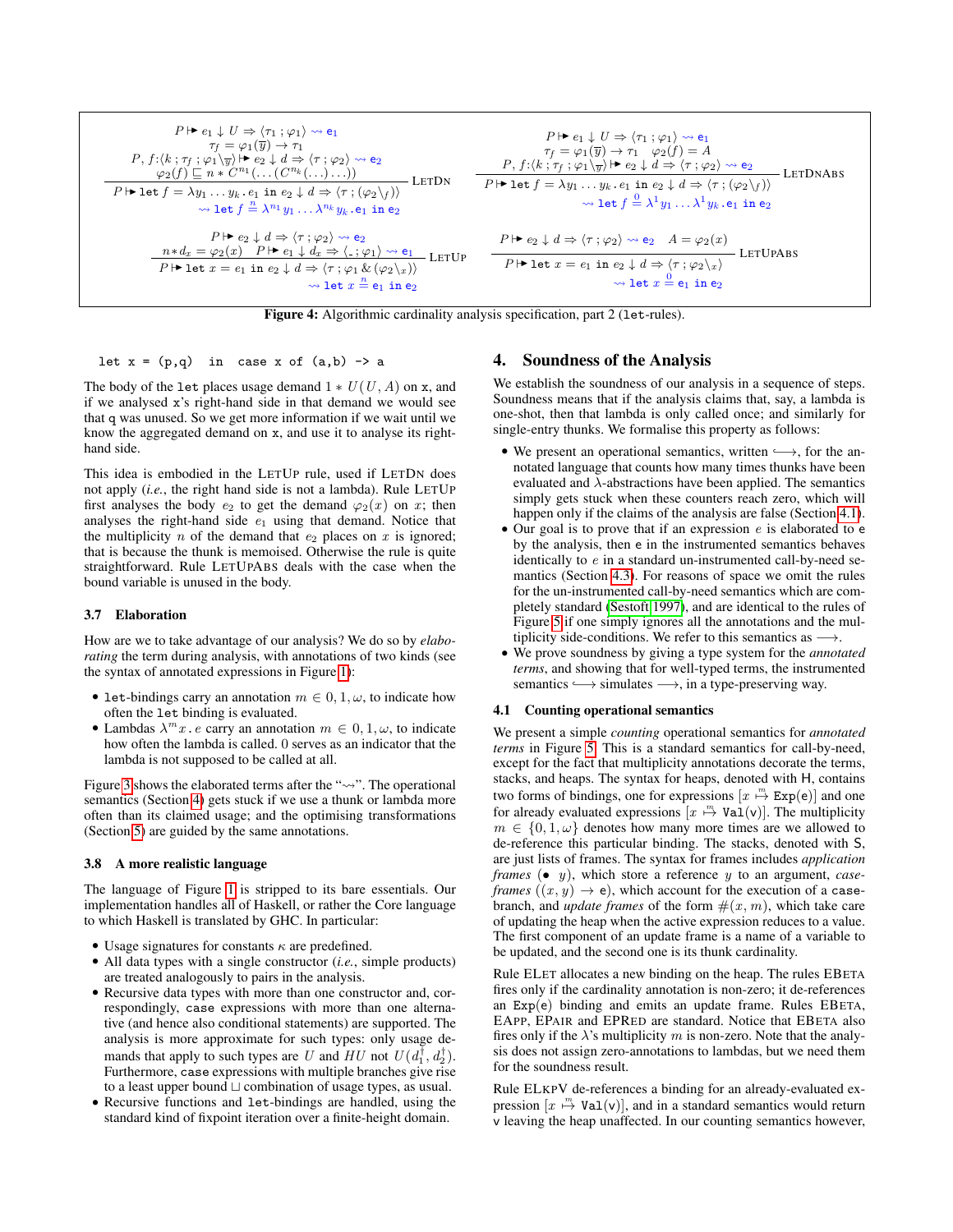<span id="page-6-1"></span>

| Heaps                        | H        | $\mathrel{\mathop:}=$ $\epsilon$ |                                                                                                                              |                                                      | $\langle H_0: e_0: S_0 \rangle \longrightarrow \langle H_1: e_1: S_1 \rangle$                                                                                                                                                                                   |                   |                                                                                                                                                                                                                                                                                                        |
|------------------------------|----------|----------------------------------|------------------------------------------------------------------------------------------------------------------------------|------------------------------------------------------|-----------------------------------------------------------------------------------------------------------------------------------------------------------------------------------------------------------------------------------------------------------------|-------------------|--------------------------------------------------------------------------------------------------------------------------------------------------------------------------------------------------------------------------------------------------------------------------------------------------------|
| <b>Stacks</b>                |          |                                  | $[x \stackrel{m}{\mapsto} Exp(e)], H$<br>$[x \stackrel{m}{\mapsto} \text{Val}(v)], H$                                        | <b>ELET</b><br><b>ELKPE</b><br><b>ELKPV</b>          | $\langle H : \text{let } x \stackrel{m}{=} e_1 \text{ in } e_2 ; S \rangle$<br>$\langle H, [x \stackrel{m}{\mapsto} \text{Exp}(e) ]$ ; $x$ ; S)<br>$\langle H, [x \stackrel{m+1}{\mapsto} \mathtt{Val}(v) ]$ ; $x$ ; S)                                         |                   | $\longleftrightarrow$ $\langle H, [x \stackrel{m}{\mapsto} Exp(e_1) ]$ ; e <sub>2</sub> ; S)<br>$\longleftrightarrow$ $\langle H; e; \#(x, m) : S \rangle$ if $m > 1$<br>$\longleftrightarrow$ $\langle H, [x \stackrel{m}{\mapsto} \text{Val}(v_1)] ; v_2 ; S \rangle$                                |
|                              |          |                                  | S ::= $\epsilon   (\bullet y):$ S<br>$\#(x,m) : S$<br>$((x, y) \rightarrow e)$ : S                                           | <b>EUPD</b>                                          | $\langle H; v; \#(x, m+1): S \rangle$                                                                                                                                                                                                                           |                   | s.t. $split(v)=(v_1, v_2)$<br>$\longleftrightarrow$ $\langle H, [x \stackrel{m}{\mapsto} \text{Val}(v_1) ]$ ; $v_2$ ; S)<br>s.t. $split(v) = (v_1, v_2)$                                                                                                                                               |
| <b>Auxiliary definitions</b> | split(v) | $=$                              | $split(\lambda^m x \cdot e) = (\lambda^{m_1} x \cdot e, \lambda^{m_2} x \cdot e)$<br>where $m_1+m_2=m$<br>$(v, v)$ otherwise | <b>EBETA</b><br>EAPP<br><b>EPAIR</b><br><b>EPRED</b> | $\langle H; \lambda^m x . e; (\bullet y) : S \rangle$<br>$\langle H : e \; y : S \rangle$<br>$\langle H : \text{case } e_s \text{ of } (x, y) \rightarrow e_r : S \rangle \longrightarrow$<br>$\langle H; (x_1, x_2); ((y_1, y_2) \rightarrow e_r) : S \rangle$ | $\longrightarrow$ | $\langle \mathsf{H} ; \mathsf{e}[y/x] ; \mathsf{S} \rangle$ if $m \geq 1$<br>$\longleftrightarrow$ $\langle H : e : (\bullet \, y) : S \rangle$<br>$\langle \mathsf{H} \, ; \, \mathsf{e}_s \, ; \, ((x, y) \rightarrow \mathsf{e}_r) : \mathsf{S} \rangle$<br>$\langle H; e_r[x_1/y_1, x_2/y_2]$ ; S) |

Figure 5: A non-deterministic counting operational semantics. The guards for counting restrictions are highlighted by grey boxes.

we need to account for two things. First, we decrease the multiplicity annotation on the binding (from  $m + 1$  to m in rule ELKPV). Moreover, the value v can in the future be used both directly (since it is now the active expression), *and* indirectly through a future de-reference of x . We express this by *non-deterministically splitting* the value v, returning two values  $v_1$  and  $v_2$  whose top-level  $\lambda$ -annotations sum up to the original (see *split* in Figure [5\)](#page-6-1). Our proof needs only ensure that among the non-deterministic choices there *exists* a choice that simulates →. Rule EUPD is similar except that the heap gets updated by an update frame.

#### 4.2 Checking well-annotated terms

We would like to prove that if we analyse a term  $e$ , producing an annotated term e, then if e executes for a number of steps in the standard semantics →, then execution of e does not get stuck in the instrumented semantics  $\longrightarrow$  of Figure [5.](#page-6-1) To do this we need to prove preservation and progress lemmas, showing that each step takes a well-annotated term to a well-annotated term, and that wellannotated terms do not get stuck.

Figure [6](#page-7-1) says what it means to be "well-annotated", using notation from Figures [1](#page-2-2) and [2.](#page-3-1) The rules look very similar to the analysis rules of Figures [3](#page-3-0)[-4,](#page-5-1) except that we check an annotated term, rather than producing one. For example, rule TLAM checks that the annotation on a  $\lambda$ -abstraction  $(m)$  is at least as large as the call cardinality we press on this  $\lambda$ -abstraction (n). As evaluation progresses the situation clarifies, so the annotations may become more conservative than the checker requires, but that is fine.

A more substantial difference is that instead of holding concrete demand transformers  $\rho$  as the analysis does (Figure [1\)](#page-2-2), the environment P holds *generalised demand transformers*  $\varrho$ . A generalised demand transformer is simply a monotone function from a demand to a pair  $\langle \tau ; \varphi \rangle$  of a type and a usage environment (Figure [6\)](#page-7-1). In the TLETDN rule, we clairvoyantly choose any such transformer  $\rho$ , which is sound for the RHS expression – denoted with  $P \not\vdash e_1 : \varrho$ . We still check that that  $e_1$  can be type checked with some demand  $d_1$  that comes from type-checking the body of the let  $(\varphi_2(x))$ . In rule TVARDN we simply apply the transformer  $\rho$  to get a type and fv-usage environment.

Rule WFTRANS imposes two conditions necessary for the soundness of the transformer. First, it has to be a monotone function on the demand argument. Second, it has to soundly approximate any type and usage environment that we can attribute to the expression. One can easily confirm that the intensional representation used in the analysis satisfies both properties for the  $\lambda$ -expressions bound with LETDN.

Because these rules conjure up functions  $\rho$  out of thin air, and have universally quantified premises (in WFTRANS), they do not constitute an algorithm. But for the very same reasons they are convenient to reason about in the metatheory, and that is the only reason we need them. In effect, Figure [6](#page-7-1) constitutes an elaborate invariant for the operational semantics.

#### <span id="page-6-0"></span>4.3 Soundness of the analysis

The first result is almost trivial.

<span id="page-6-3"></span>**Lemma 4.1** (Analysis produces well-typed terms). *If*  $P \rightharpoonup e \downarrow$  $d \Rightarrow \langle \tau : \varphi \rangle \rightsquigarrow$  e then  $P \vdash e \downarrow d \Rightarrow \langle \tau : \varphi \rangle$ .

We would next like to show that well-typed terms do not get stuck. To present the main result we need some notation first.

Definition 4.1 (Unannotated heaps and stacks and erasure). We use  $H$  and  $S$  to refer to an un-instrumented heap and stack respectively. We use  $e^{\natural} = e$  to mean that the erasure of all annotations from e is e, and we define  $S^{\natural} = S$  and  $H^{\natural} = H$  analogously.

We can show that annotated terms run for at least as many steps as their erasures would run in the un-instrumented semantics:

<span id="page-6-4"></span>**Theorem 4.2** (Safety for annotated terms). *If*  $\epsilon \vdash e_1 \downarrow HU \Rightarrow$  $\langle \tau ; \epsilon \rangle$  and  $e_1 = e_1^{\natural}$  and  $\langle \epsilon ; e_1 ; \epsilon \rangle \longrightarrow^k \langle H ; e_2 ; S \rangle$  then there *exist* H, e<sub>2</sub> and S, such that  $\langle \epsilon ; e_1 ; \epsilon \rangle \rightarrow k \langle H ; e_2 ; S \rangle$ ,  $H^{\natural} = H$ ,  $\mathsf{S}^{\natural} = S$  *and*  $\mathsf{e}_2^{\natural} = e_2$ *.* 

Unsurprisingly, to prove this theorem we need to generalise the statement to talk about a single-step reduction of a configuration with arbitrary (but well-annotated) heap and stack. Hence we introduce *a well-annotated configuration relation*, denoted  $\vdash \langle H : e : S \rangle$ , that extends the well-annotation invariant of Figure [6](#page-7-1) to configurations. For reasons of space, we only give the statement of the theorem below, and defer the details of the well-annotation relation to the extended version of the paper [\(Sergey et al. 2013\)](#page-12-8).

<span id="page-6-2"></span>**Lemma 4.3** (Single-step safety). Assume that  $\vdash \langle H_1; e_1; S_1 \rangle$ . If  $\langle H_1^{\natural}; e_1^{\natural}; S_1^{\natural} \rangle \longrightarrow \langle H_2; e_2; S_2 \rangle$  *in the un-instrumented semantics,*  $\lim_{n \to \infty} \lim_{n \to \infty} \frac{1}{n^2}$ ,  $\lim_{n \to \infty} \frac{1}{n^2}$ ,  $\lim_{n \to \infty} \frac{1}{n^2}$  ,  $\lim_{n \to \infty} \frac{1}{n^2}$ ,  $\lim_{n \to \infty} \frac{1}{n^2}$ ,  $\lim_{n \to \infty} \frac{1}{n^2}$ ,  $\lim_{n \to \infty} \frac{1}{n^2}$ ,  $\lim_{n \to \infty} \frac{1}{n^2}$ ,  $\lim_{n \to \infty} \frac{1}{n^2}$ ,  $\lim$  $\langle H_2 ; e_2 ; S_2 \rangle$ ,  $H_2^{\natural} = H_2$ ,  $e_2^{\natural} = e$  *and*  $S_2^{\natural} = S_2$ *, and moreover*  $\vdash \langle H_2 ; e_2 ; S_2 \rangle.$ 

Notice that the counting semantics is non-deterministic, so Lemma [4.3](#page-6-2) simply ensures that there *exists* a possible transition in the counting semantics that always results in a well-typed configuration. Lemma [4.3](#page-6-2) crucially relies on yet another property, below.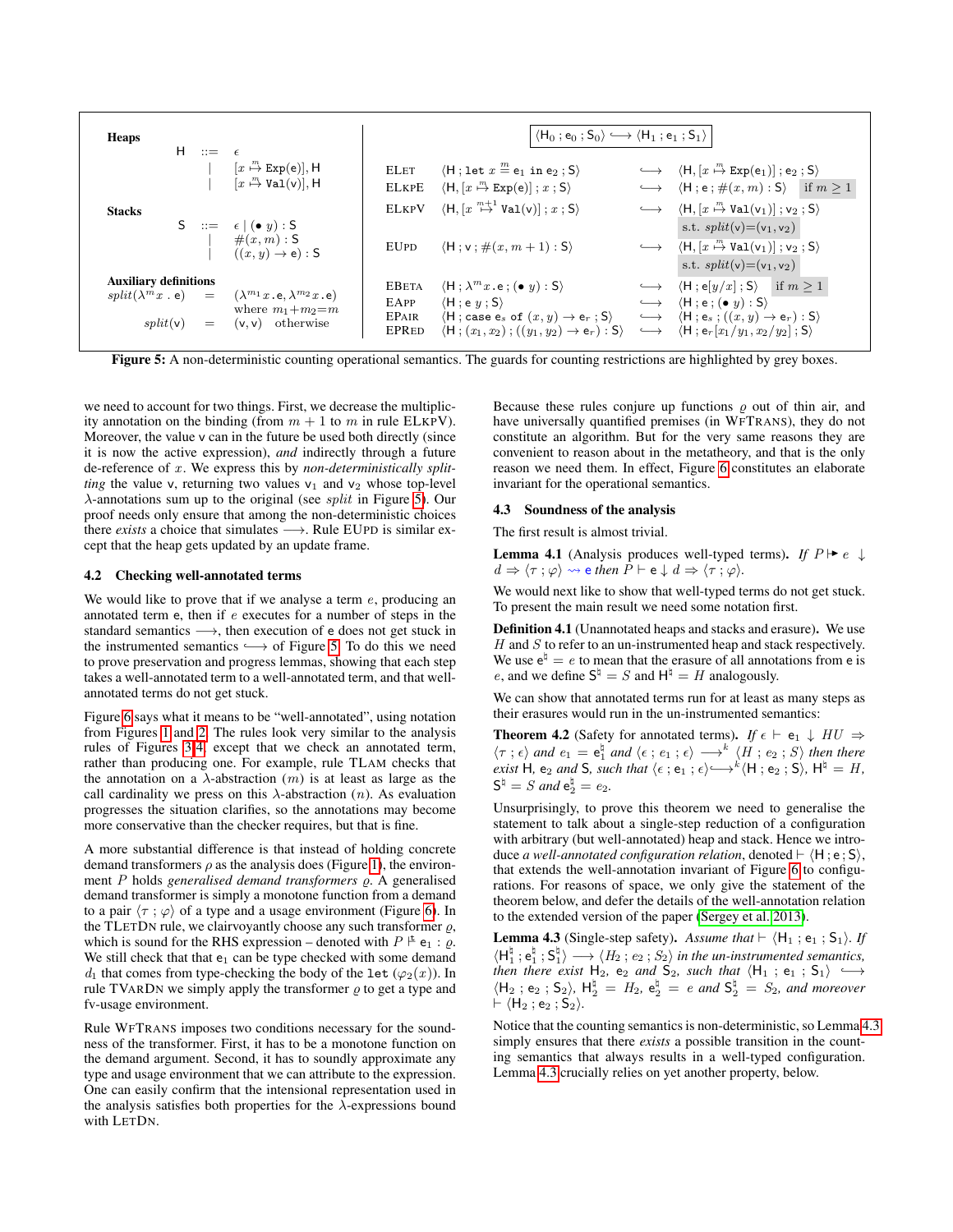<span id="page-7-1"></span>
$$
P ::= \epsilon | P, (x:\varrho) \qquad \varrho \in d \mapsto \langle \tau, \varphi \rangle
$$
\n
$$
\boxed{P \vdash e \downarrow d \Rightarrow \langle \tau, \varphi \rangle}
$$
\n
$$
\boxed{(x : \varrho) \in P \quad \langle \tau, \varphi \rangle = \varrho(d)}
$$
\n
$$
\boxed{(x : \varrho) \in P \quad \langle \tau, \varphi \rangle = \varrho(d)}
$$
\n
$$
\boxed{P \vdash x \downarrow d \Rightarrow \langle \tau, \varphi \& (x : 1 * d) \rangle} \text{TVaRDN}
$$
\n
$$
\frac{x \notin dom(P)}{P \vdash x \downarrow d \Rightarrow \langle \bullet, (x : 1 * d) \rangle} \text{TVaRDP}
$$
\n
$$
\frac{d \subseteq C^n(d_e) \quad m \ge n \quad P \vdash e \downarrow d_e \Rightarrow \langle \tau, \varphi \rangle}{P \vdash \lambda^m x \cdot e \downarrow d \Rightarrow \langle \varphi(x) \to \tau, n * (\varphi \setminus x) \rangle} \text{TLAMHU}
$$
\n
$$
\frac{d \subseteq HU}{P \vdash \lambda^m x \cdot e \downarrow d \Rightarrow \langle \tau, \varphi \rangle} \text{TLAMHU}
$$
\n
$$
\frac{\tau_1 \le d_2^{\dagger} \to \tau_1 \quad P \vdash y \downarrow d_2^{\dagger} \Rightarrow \varphi_2}{P \vdash e_1 \downarrow C^1(d) \Rightarrow \langle \tau, \varphi \rangle \quad \text{TAPP}
$$
\n
$$
\frac{\tau_1 \le d_2^{\dagger} \to \tau_1 \quad P \vdash y \downarrow d_2^{\dagger} \Rightarrow \varphi_2}{P \vdash e_1 \quad y \downarrow d \Rightarrow \langle \tau, \varphi \rangle \quad \text{RPP}} \text{TRAP}
$$
\n
$$
\frac{P \vdash e_1 \downarrow C^1(\varphi, \varphi, \varphi, \varphi, \varphi)}{P \vdash e_1 \quad y \downarrow d \Rightarrow \langle \tau, \varphi \rangle \quad \text{RPP}} \text{TCASE}
$$
\n
$$
\frac{P \vdash e_1 \downarrow C^1(\varphi, \varphi, \varphi, \varphi)}{P \vdash \varrho \quad \varrho} \text{LCB} \text{PLB} \text{PLB} \text{PLB} \text{PL
$$

Figure 6: Well-annotated terms

<span id="page-7-2"></span>**Lemma 4.4** (Value demand splitting). *If*  $P \vdash v \downarrow (d_1 \& d_2) \Rightarrow$  $\langle \tau ; \varphi \rangle$  *then there exists a split split*(v) = (v<sub>1</sub>, v<sub>2</sub>) *such that:*  $P \vdash v_1 \downarrow d_1 \Rightarrow \langle \tau_1 ; \varphi_1 \rangle$  and  $P \vdash v_2 \downarrow d_2 \Rightarrow \langle \tau_2 ; \varphi_2 \rangle$  and *moreover*  $\tau_1 \sqsubseteq \tau$ ,  $\tau_2 \sqsubseteq \tau$  *and*  $\varphi_1 \& \varphi_2 \sqsubseteq \varphi$ *.* 

Why is Lemma [4.4](#page-7-2) important? Consider the following

$$
let x = v in case x 3 of (y, z) \rightarrow x 4
$$

<span id="page-7-3"></span>
$$
\frac{H_1 \propto H_2}{\epsilon \propto \epsilon}
$$
HSIM1  
\n
$$
\frac{H_1 \propto H_2}{H_1, [x \stackrel{\alpha}{\rightarrow} \text{Exp}(e)] \propto H_2}
$$
HSIM2  
\n
$$
n \ge 1
$$
 H<sub>1</sub>  $\propto$  H<sub>2</sub> e<sub>1</sub>  $\propto$  e<sub>2</sub>  
\n
$$
\frac{H_1 \propto H_2}{H_1, [x \stackrel{\alpha}{\rightarrow} \text{Exp}(e_1)] \propto H_2, [x \stackrel{\pi}{\rightarrow} \text{Exp}(e_2)]}
$$
HSIM3  
\n
$$
\frac{H_1 \propto H_2}{H_1, [x \stackrel{\alpha}{\rightarrow} \text{Val}(v)] \propto H_2}
$$
HSIM4  
\n
$$
\frac{H_1 \propto H_2 \quad v_1 \propto v_2}{H_1, [x \stackrel{\alpha}{\rightarrow} \text{Val}(v_1)] \propto H_2, [x \stackrel{\alpha}{\rightarrow} \text{Val}(v_2)]}
$$
HSIM5  
\n
$$
\frac{S_1 \propto S_2}{\epsilon \propto \epsilon}
$$
SSIM1  
\n
$$
\frac{S_1 \propto S_2}{(\#(x, 1) : S_1) \propto (\#(x, \omega) : S_2)}
$$
SSIM3  
\n
$$
\frac{S_1 \propto S_2}{(\bullet y) : S_1 \propto (\bullet y) : S_2}
$$
SSIM4  
\n
$$
\frac{e_1 \propto e_2 \quad S_1 \propto S_2}{(x, y) \rightarrow e_1) : S_1 \propto ((x, y) \rightarrow e_2) : S_2}
$$
SSIM5

Figure 7: Auxiliary simulation relation (heaps and stacks)

The demand exercised on x from the body of the let-binding will be  $C^1(U) \& C^1(U) = C^{\omega}(U)$  and hence the value v will be checked against this demand (using the LETUP rule), unleashing an environment  $\varphi$ . However, after substituting v in the body (which is ultimately what call-by-need will do) we will have checked it against  $C^1(U)$  and  $C^1(U)$  independently, unleashing  $\varphi_1$  and  $\varphi_2$ in each call site. Lemma [4.4](#page-7-2) ensures that reduction never increases the demand on the free variables of the environment, and hence safety is not compromised. It is precisely the proof of Lemma [4.4](#page-7-2) that requires demand transformers to be monotone in the demand arguments, ensured by WFTRANS.

<span id="page-7-4"></span>**Theorem 4.5** (Safety of analysis). *If*  $\epsilon \mapsto e_1 \downarrow HU \Rightarrow \langle \tau : \epsilon \rangle \rightsquigarrow e_1$  $and \ \langle \epsilon \, ; \, e_1 \, ; \epsilon \rangle \longrightarrow^k \langle H \, ; \, e_2 \, ; S \rangle,$  then there exist **H**,  $\mathsf{e}_2$  and **S**, such  $that \langle \epsilon \, ; \, e_1 \, ; \, \epsilon \rangle \longleftrightarrow^k \langle H \, ; \, e_2 \, ; \, S \rangle, \, H^\natural = H, \, S^\natural = S \; and \, e_2^\natural = e_2.$ 

The proof is just a combination of Lemma [4.1](#page-6-3) and Theorem [4.2.](#page-6-4)

# <span id="page-7-0"></span>5. Optimisations

We discuss next the two optimisations enabled by our analysis.

#### 5.1 Optimised allocation for thunks

We show here that for 0-annotated bindings there is no need to allocate an entry in the heap, and for 1-annotated ones we don't have to emit an update frame on the stack. Within the chosen operational model, this optimisation is of *dynamic* flavour so we express this by providing a new, *optimising* small-step machine for the annotated expressions. The new semantics is defined in Figure [8.](#page-8-0) We will show that programs that can be evaluated via the counting semantics (Figure [5\)](#page-6-1) can be also evaluated via the optimised semantics in a smaller or equal number of steps.

The proof is a simulation proof, hence we define relations between heaps / optimised heaps, and stacks / optimised stacks that are preserved during evaluation.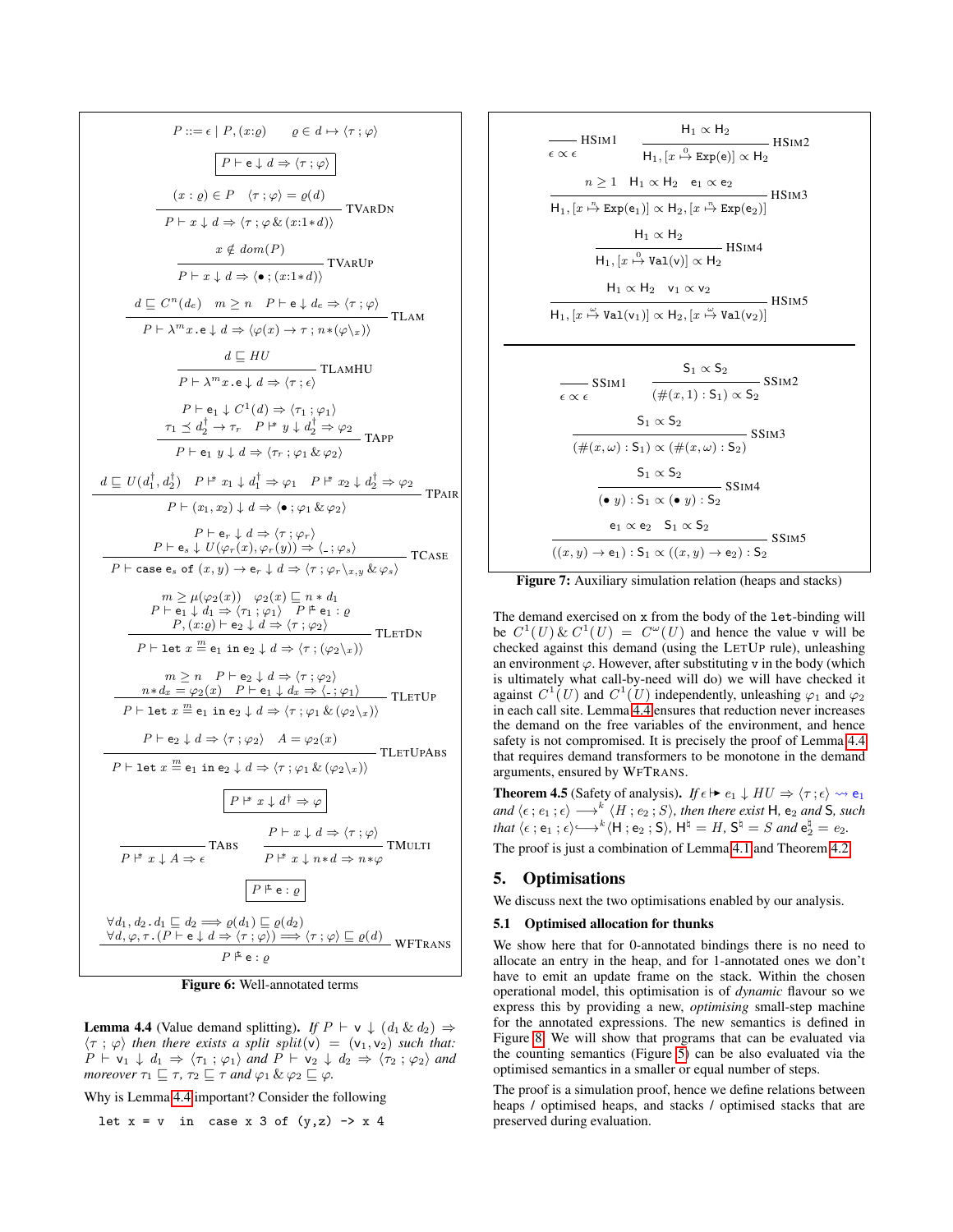<span id="page-8-0"></span>

|            | $\langle H_0; e_0; S_0 \rangle \Longrightarrow \langle H_1; e_1; S_1 \rangle$                                                    |            |                                                                                              |
|------------|----------------------------------------------------------------------------------------------------------------------------------|------------|----------------------------------------------------------------------------------------------|
| OPT-ELETA  | $\langle H : \text{let } x \stackrel{0}{=} e_1 \text{ in } e_2 ; S \rangle$                                                      |            | $\implies$ $\langle H; e_2; S \rangle$                                                       |
| OPT-ELETU  | $\langle H : \text{let } x \stackrel{n}{=} e_1 \text{ in } e_2 ; S \rangle$                                                      |            | $\implies$ $\langle H[x \stackrel{n}{\mapsto} Exp(e_1)   ; e_2 ; S \rangle$ where $n \geq 1$ |
| OPT-ELKPEM | $\langle H, [x \stackrel{\omega}{\mapsto} \text{Exp}(e) ]$ ; $x$ ; S)                                                            |            | $\implies$ $\langle H; e; \#(x,\omega): S \rangle$                                           |
| OPT-ELKPEO | $\langle H, [x \stackrel{1}{\mapsto} \text{Exp}(e) ]$ ; $x$ ; S)                                                                 |            | $\implies$ $\langle H; e; S \rangle$                                                         |
| OPT-ELKPV  | $\langle H, [x \stackrel{\omega}{\mapsto} \text{Val}(v) ]$ ; $x$ ; S)                                                            |            | $\implies$ $\langle H, [x \stackrel{\omega}{\mapsto} \text{Val}(v)] ; v ; S \rangle$         |
| OPT-EUPD   | $\langle H; v; \#(x,\omega): S \rangle$                                                                                          |            | $\implies$ $\langle H, [x \stackrel{\omega}{\mapsto} \text{Val}(v)] ; v ; S \rangle$         |
| OPT-EBETA  | $\langle H : \lambda^m x . e : (\bullet \, y) : S \rangle$                                                                       | $\implies$ | $\langle \mathsf{H} \, ; \mathsf{e}[y/x] \, ; \mathsf{S} \rangle$                            |
| OPT-EAPP   | $\langle H : e \; y : S \rangle$                                                                                                 | $\implies$ | $\langle H; e; (\bullet y) : S \rangle$                                                      |
| OPT-EPAIR  | $\langle \mathsf{H} \, ; \, \mathsf{case}\; \mathrm{e}_s\; \mathsf{of}\; (x,y) \rightarrow \mathrm{e}_r \; ; \mathsf{S} \rangle$ | $\implies$ | $\langle \mathsf{H}\,;\mathsf{e}_s\,;\, ((x,y)\rightarrow \mathsf{e}_r)\,;\mathsf{S}\rangle$ |
| OPT-EPRED  | $\langle H; (x_1, x_2); ((y_1, y_2) \to e_r) : S \rangle$                                                                        | $\implies$ | $\langle H; e_r[x_1/y_1, x_2/y_2]$ ; S)                                                      |
|            |                                                                                                                                  |            |                                                                                              |

Figure 8: Optimised counting semantics

**Definition 5.1** (Auxiliary  $\propto$ -relations). We write  $e_1 \propto e_2$  iff  $e_1$ and e<sub>2</sub> differ only on the  $\lambda$ -annotations. H<sub>1</sub>  $\propto$  H<sub>2</sub> and S<sub>1</sub>  $\propto$  S<sub>2</sub> are defined in Figure [7.](#page-7-3)

For this optimisation the annotations on  $\lambda$ -abstractions play no role, hence we relate *any* expressions that differ only on those.

Figure [7](#page-7-3) tells us when a heap H is related with an *optimised* heap  $H_{opt}$  with the relation H  $\propto H_{opt}$ . As we have described, there are no  $\stackrel{0}{\mapsto}$  bindings in the optimised heap. Moreover notice that there are no bindings of the form  $[x \stackrel{1}{\mapsto} \text{Val}(v)]$  in either the optimised or unoptimised heap. It is easy to see why: every heap binding starts life as  $[x \stackrel{m}{\mapsto} \text{Exp}(e)]$ . By the time  $\text{Exp}(e)$  has become a value Val(v), we have already used x once. Hence, if originally  $m = \omega$  then the value binding will also be  $\omega$  (in the optimised or unoptimised semantics). If it was  $m = 1$  then it can only be 0 in the un-optimised heap and non-existent in the optimised heap. If it was  $m = 0$  then no such bindings would have existed in the optimised heap anyway.

The relation between stacks is given with  $S \propto S_{opt}$ . Rule SSIM2 ensures that there are no frames  $\#(x, 1)$  in the optimised stack. In fact during evaluation it is easy to observe that there are not going to be any update frames  $\#(x, 0)$  in the original or optimised stack.

We can now state the optimisation simulation theorem.

<span id="page-8-1"></span>**Theorem 5.1** (Optimised semantics). *If*  $\langle H_1; e_1; S_1 \rangle \propto \langle H_2; e_2; S_2 \rangle$  $and \langle H_1; e_1; S_1 \rangle \longrightarrow \langle H'_1; e'_1; S'_1 \rangle$  then there exists  $k \in \{0, 1\}$  s.t.  $\langle H_2, e_2, S_2 \rangle \Longrightarrow^k \langle H'_2, e'_2, S'_2 \rangle$  and  $\langle H'_1, e'_1, S'_1 \rangle \propto \langle H'_2, e'_2, S'_2 \rangle$ .

Notice that the counting semantics may not be able to take a transition at some point due to the wrong non-deterministic choice but in that case the statement of Theorem [5.1](#page-8-1) holds trivially. Finally, we tie together Theorems [5.1](#page-8-1) and [4.5](#page-7-4) to get the following result.

<span id="page-8-2"></span>**Theorem 5.2** (Analysis is safe for optimised semantics). *If*  $\vdash e_1 \downarrow$  $HU \Rightarrow \langle \tau ; \epsilon \rangle \rightsquigarrow e_1$  and  $\langle \epsilon ; e_1 ; \epsilon \rangle \longrightarrow^n \langle H ; e_2 ; S \rangle$  then  $\langle \epsilon : e_1 : \epsilon \rangle \Longrightarrow^m \langle H : e_2 : S \rangle \text{ s. } t. e_2^{\natural} = e_2, m \leq n, \text{ and there exist}$  $H_2$  *and*  $S_2$  *s.t.*  $H_2^{\dagger} = H$  *and*  $S_2^{\dagger} = S$  *and*  $H_2 \propto H$  *and*  $S_2 \propto S$ *.* 

Theorem [5.2](#page-8-2) says that if a program  $e_1$  evaluates in n steps to  $e_2$ in the reference semantics, then it also evaluates to the same  $e_2$ (modulo annotation) in the optimised semantics in  $n$  steps or fewer; and the heaps and stacks are consistent. Moreover, the theorem has informative content on infinite sequences. For example it says that for any point in the evaluation in the reference semantics, we will have earlier reached a corresponding intermediate configuration in the optimised semantics with consistent heaps and stacks.

#### <span id="page-8-4"></span>5.2 let-in floating into one-shot lambdas

As discussed in Section [2,](#page-1-0) we are interested in the particular case of let-floating [\(Peyton Jones et al. 1996\)](#page-12-1): moving the binder into the body of a lambda-expression. This transformation is trivially *safe*, given obvious syntactic side conditions [\(Moran and Sands 1999,](#page-12-9) §4.5), however, in general, it is not *beneficial*. Here we describe the conditions under which let-in floating makes things better in terms of the length of the program execution sequence.

We start by defining  $let-in$  floating in a form of syntactic rewriting: Definition 5.2 (let-in floating for *one-shot* lambdas).

$$
\begin{array}{rcl}\n\text{let } z \stackrel{m_1}{=} \mathsf{e}_1 \text{ in } (\text{let } f \stackrel{m_2}{=} \lambda^1 x \text{ . e in } \mathsf{e}_2) \\
\implies \text{ let } f \stackrel{m_2}{=} \lambda^1 x \text{ . } (\text{let } z \stackrel{m_1}{=} \mathsf{e}_1 \text{ in } \mathsf{e}) \text{ in } \mathsf{e}_2,\n\end{array}
$$

for any  $m_1$ ,  $m_2$  and  $z \notin FV(e_2)$ .

Next, we provide a number of definitions necessary to formulate the so called *improvement* result [\(Moran and Sands 1999\)](#page-12-9). The improvement is formulated for closed, well-formed configurations. For a configuration  $\langle H; e; S \rangle$  to be *closed*, any free variables in H, e and S must be contained in a union  $dom(H) \cup dom(S)$ , where  $dom(H)$  is a set of variables bound by a heap H, and  $dom(S)$  is a set of variables marked for update in a stack S. A configuration is *well-formed* if dom(H) and dom(S) are disjoint.

**Definition 5.3** (Convergence). For a closed configuration  $\langle H;e;S \rangle$ ,

$$
\langle \mathsf{H} ; \mathsf{e} ; \mathsf{S} \rangle \Downarrow^{N} \stackrel{\text{def}}{=} \exists \mathsf{H}', \mathsf{v}, N \ . \ \langle \mathsf{H} ; \mathsf{e} ; \mathsf{S} \rangle \longleftrightarrow^{N} \langle \mathsf{H}' ; \mathsf{v} ; \epsilon \rangle
$$
\n
$$
\langle \mathsf{H} ; \mathsf{e} ; \mathsf{S} \rangle \Downarrow^{\leq N} \stackrel{\text{def}}{=} \exists M \ . \ \langle \mathsf{H} ; \mathsf{e} ; \mathsf{S} \rangle \Downarrow^{M} \text{ and } M \leq N
$$

The following theorem shows that local let-in floating into the body of a one-shot lambda does not make the execution longer.

<span id="page-8-3"></span>Theorem 5.3 (Let-in float improvement). *For any* H *and* S*, if*

$$
\langle \mathsf{H} ; \mathsf{let} \ z \stackrel{m}{=} \mathsf{e}_1 \ \mathsf{in} \ (\mathsf{let} \ f \stackrel{m_1}{=} \lambda^1 x \ . \ \mathsf{e} \ \mathsf{in} \ \mathsf{e}_2) \ ; \mathsf{S} \rangle \ \Downarrow^N
$$

*and*  $z \notin FV(e_2)$ *, then* 

$$
\langle \mathsf{H}\,;\,\mathtt{let}\,f\stackrel{m_1}{\equiv}\lambda^1x\;.\;(\mathtt{let}\,z\stackrel{m}{\equiv}\mathtt{e}_1\;\mathtt{in}\,\mathtt{e})\;\mathtt{in}\,\mathtt{e}_2\;;\mathsf{S}\rangle\;\Downarrow^{\leq N}.
$$

Even though Theorem [5.3](#page-8-3) gives a termination-dependent result, its proof [\(Sergey et al. 2013\)](#page-12-8) goes via a simulation argument, hence it is possible to state the theorem in a more general way without requiring termination.

We also expect that the improvement result extends to arbitrary program contexts, but have not carried out the exercise.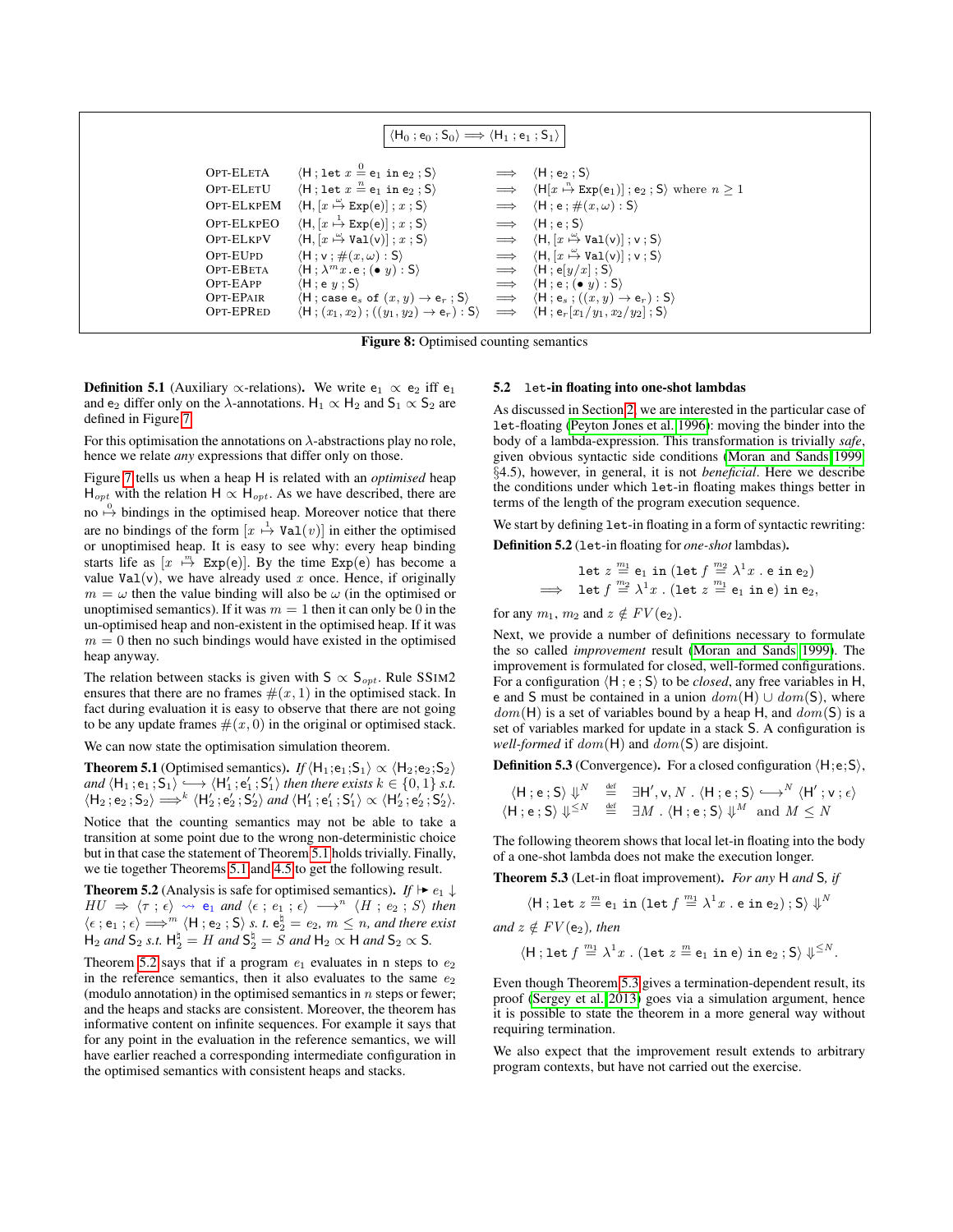# <span id="page-9-0"></span>6. Implementation

We have implemented the cardinality analyser by extending the demand analysis machinery of the Glasgow Haskell Compiler, available from its open-source repository.<sup> $\tilde{2}$  $\tilde{2}$  $\tilde{2}$ </sup> We briefly summarise some implementation specifics in this section.

#### 6.1 Analysis

The implementation of the analysis was straightforward, because GHC's existing strictness analyser is already cast as a backwards analysis, exactly like our new cardinality analysis. So the existing analyser worked unchanged; all that was required was to enrich the domains over which the analyser works. $3$  In total, the analyser increased from 900 lines of code to 1,140 lines, an extremely modest change.

We run the analysis twice, once in the middle of the optimisation pipeline, and once near the end. The purpose of the first run is to expose one-shot lambdas, which in turn enable a cascade of subsequent transformations (Section [6.3\)](#page-9-5). The second analysis finds the single-entry thunks, which are exploited by the code generator. This second analysis is performed very late in the pipeline (a) so that it sees the result of all previous inlining and optimisation and (b) because the single-entry thunk information is not robust to certain other transformations (Section [6.4\)](#page-9-6).

### 6.2 Absence

GHC exploits absence in the worker/wrapper split, as described in Section [2.3:](#page-1-2) absent arguments are not passed from the wrapper to the worker.

#### <span id="page-9-5"></span>6.3 One-shot lambdas

As shown in Section [5.2,](#page-8-4) there is no run-time payoff for one-shot lambdas. Rather, the information enables some important compiletime transformations. Specifically, consider

$$
\text{let } x = \text{costly } v \text{ in } \dots (\lambda y \dots x \dots) \dots
$$

If the  $\lambda y$  is a one-shot lambda, the binding for x can be floated inside the lambda, without risk of duplicating the computation of costly. Once the binding for x is inside the  $\lambda y$ , several other improvements may happen:

- $\bullet$  It may be inlined at  $x$ 's use site, perhaps entirely eliminating the allocation of a thunk for  $x$ .
- It may enable a rewrite rule (eg foldr/build fusion) to fire.

• It may allow two lambdas to be replaced by one. For example

$$
\begin{array}{rcl}\n\mathbf{f} &= \lambda v \cdot \mathbf{let} \, x = \mathbf{costly} \, v \, \mathbf{in} \, \lambda y \, \dots \, x \, \dots \\
\implies & \mathbf{f} = \lambda v \, \lambda y \, \dots \, (\mathbf{costly} \, v) \, \dots\n\end{array}
$$

The latter produces one function with two arguments, rather than a curried function that returns a heap-allocated lambda [\(Marlow and Peyton Jones 2006\)](#page-12-10).

# <span id="page-9-6"></span>6.4 Single-entry thunks

The code that GHC compiles for a thunk begins by pushing an *update frame* on the stack, which includes a pointer to the thunk. Then the code for the thunk is executed. When evaluation is complete, the value is returned, and the update frame overwrites the thunk with an indirection to the values [\(Peyton Jones 1992\)](#page-12-11). It is easy to modify this mechanism to take advantage of single-entry thunks: *we do not generate the push-update-frame code for single-entry*

| Program              | Synt. $\overline{\lambda^1}$ | Synt. Think <sup><math>\perp</math></sup> | $RT$ Thnk <sup>1</sup> |
|----------------------|------------------------------|-------------------------------------------|------------------------|
| anna                 | 4.0%                         | 7.2%                                      | 2.9%                   |
| bspt                 | 5.0%                         | $15.4\%$                                  | $1.5\%$                |
| cacheprof            | 7.6%                         | 11.9%                                     | 5.1%                   |
| calendar             | 5.7%                         | $0.0\%$                                   | $0.2\%$                |
| constraints          | $2.0\%$                      | $3.2\%$                                   | $4.5\%$                |
| cryptarithm2         | $0.6\%$                      | $3.0\%$                                   | 74.0%                  |
| gcd                  | 12.5%                        | $0.0\%$                                   | $0.0\%$                |
| gen_regexps          | 5.6%                         | $0.0\%$                                   | $0.2\%$                |
| hpg                  | 5.2%                         | $0.0\%$                                   | 4.1%                   |
| integer              | 8.3%                         | $0.0\%$                                   | $0.0\%$                |
| life                 | $3.2\%$                      | $0.0\%$                                   | $1.8\%$                |
| mkhprog              | 27.4%                        | 20.8%                                     | 5.8%                   |
| nucleic2             | $3.5\%$                      | $3.1\%$                                   | $3.2\%$                |
| partstof             | 5.8%                         | $10.7\%$                                  | $0.1\%$                |
| sphere               | $7.8\%$                      | $6.2\%$                                   | 20.0%                  |
| and 72 more programs |                              |                                           |                        |
| Arithmetic mean      | 10.3%                        | 12.6%                                     | 5.5%                   |

<span id="page-9-7"></span>Table 1. Analysis results for nofib: ratios of *syntactic* one-shot lambdas (Synt.  $\lambda^1$ ), *syntactic* used-once thunks (Synt. Thnk<sup>1</sup>) and *runtime* entries into single-entry thunks  $(RT Thnk<sup>1</sup>)$ .

*thunks*. There is a modest code size saving (fewer instructions generated) and a modest runtime saving (a few store instructions saved on thunk entry, and a few more when evaluation is complete).

Take care though! The single-entry property is not robust to program transformation. For example, common sub-expression elimination (CSE) can combine two single-entry thunks into one multiple-entry one, as can this sequence of transformations:

|  | let $y = e$ in let $x = y + 0$ in $x * x$                      |  |
|--|----------------------------------------------------------------|--|
|  | Identity of $+ \implies$ let $y = e$ in let $x = y$ in $x * x$ |  |
|  | In line $x \implies$ let $y = e$ in $y * y$ Wrong!             |  |

This does not affect the formal results of the paper, but it is the reason that our second run of the cardinality analysis is immediately before code generation.

# <span id="page-9-1"></span>7. Evaluation

To measure the accuracy of the analysis, we counted the proportion of (a) one-shot lambdas and (b) single-entry thunks. In both cases, these percentages are of the *syntactically occurring* lambdas or thunks respectively, measured over the code of the benchmark program only, not library code. Table [1](#page-9-7) shows the results reported by our analysis for programs from the nofib benchmark suite [\(Par](#page-12-12)[tain 1993\)](#page-12-12). The numbers are quite encouraging. One-shot lambdas account for 0-30% of all lambdas, while single-entry thunks are 0-23% of all thunks.

The static (syntactic) frequency of single-entry thunks may be very different to their *dynamic frequency* in a program execution, so we instrumented GHC to measure the latter. (We did not measure the dynamic frequency of one-shot lambdas, because they confer no direct performance benefit.) The "RT Thunk" column of Table [1](#page-9-7) gives the dynamic frequency of single-entry thunks in the same nofib programs. Note that these statistics include single-entry thunks from libraries, as well as the benchmark program code. The results vary widely. Most programs do not appear to use single-entry thunks much, while a few use many, up to 74% for cryptarithm2.

#### <span id="page-9-2"></span>7.1 Optimising nofib programs

In the end, of course, we seek improved runtimes, although the benefits are likely to be modest. One-shot lambdas do not confer

<span id="page-9-3"></span> $\sqrt[2]{\hbox{http://github.com/ghc/ghc}}$  $\sqrt[2]{\hbox{http://github.com/ghc/ghc}}$  $\sqrt[2]{\hbox{http://github.com/ghc/ghc}}$ 

<span id="page-9-4"></span><sup>&</sup>lt;sup>3</sup> This claim is true in spirit, but in practice we substantially refactored the existing analyser when adding usage cardinalities.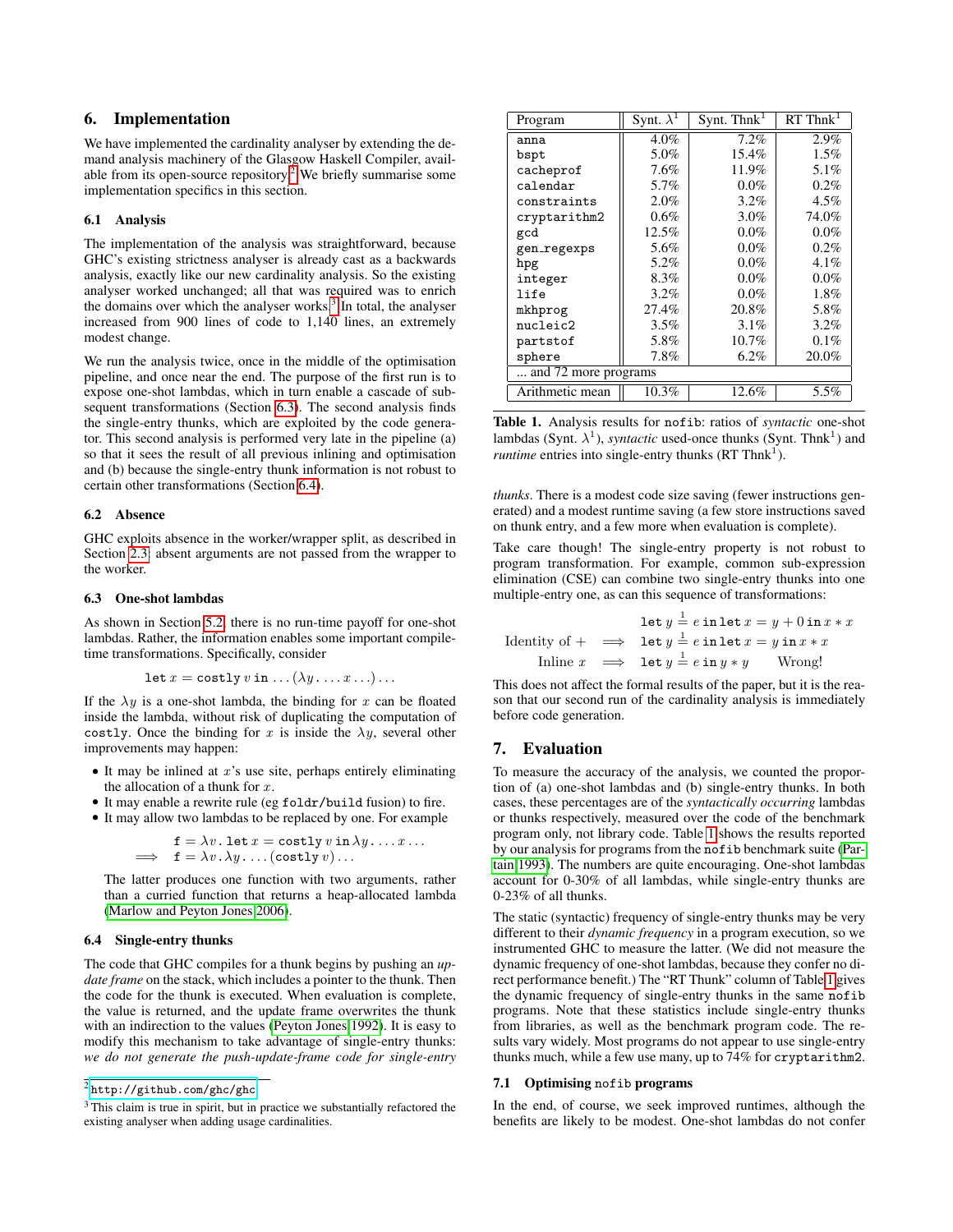|                      | Allocs    |           | Runtime  |          |  |
|----------------------|-----------|-----------|----------|----------|--|
| Program              | No hack   | Hack      | No hack  | Hack     |  |
| anna                 | $-2.1\%$  | $-0.2\%$  | $+0.1\%$ | $-0.0\%$ |  |
| bspt                 | $-2.2\%$  | $-0.0\%$  | $-0.0\%$ | $+0.0\%$ |  |
| cacheprof            | $-7.9\%$  | $-0.6\%$  | $-6.1\%$ | $-5.0\%$ |  |
| calendar             | $-9.2\%$  | $+0.2\%$  | $-0.0\%$ | $-0.0\%$ |  |
| constraints          | $-0.9\%$  | $-0.0\%$  | $-1.2\%$ | $-0.2\%$ |  |
| cryptarithm2         | $-0.3\%$  | $-0.3\%$  | $-2.3\%$ | $-2.1\%$ |  |
| gcd                  | $-15.5\%$ | $-0.0\%$  | $-0.0\%$ | $+0.0\%$ |  |
| gen_regexps          | $-1.0\%$  | $-0.1\%$  | $-0.0\%$ | $-0.0\%$ |  |
| hpg                  | $-2.0\%$  | $-1.0\%$  | $-0.1\%$ | $-0.0\%$ |  |
| integer              | $-0.0\%$  | $-0.0\%$  | $-8.8\%$ | $-6.6\%$ |  |
| life                 | $-0.8\%$  | $-0.0\%$  | $-5.9\%$ | $-1.8\%$ |  |
| mkhprog              | $-11.9\%$ | $+0.1\%$  | $-0.0\%$ | $-0.0\%$ |  |
| nucleic2             | $-14.1\%$ | $-10.9\%$ | $+0.0\%$ | $+0.0\%$ |  |
| partstof             | $-95.5\%$ | $-0.0\%$  | $-0.0\%$ | $-0.0\%$ |  |
| sphere               | $-1.5\%$  | $-1.5\%$  | $+0.0\%$ | $-0.1\%$ |  |
| and 72 more programs |           |           |          |          |  |
| Min                  | $-95.5%$  | $-10.9\%$ | $-28.2%$ | $-12.1%$ |  |
| Max                  | $+3.5\%$  | $+0.5\%$  | $+1.8\%$ | $+2.8\%$ |  |
| Geometric mean       | $-6.0\%$  | $-0.3\%$  | $-2.2\%$ | $-1.4\%$ |  |

<span id="page-10-1"></span>Table 2. Cardinality analysis-enabled optimisations for nofib

any performance benefits directly; rather, they remove potential obstacles from other compile-time transformations. Single-entry thunks, on the other hand give an immediate performance benefit, by omitting the push-update-frame code, but it is a small one.

Table [2](#page-10-1) summarises the effect of cardinality analysis when running the nofib suite. "Allocs" is the change in how much heap was allocated when the program is run and "Runtime" is a change in the actual program execution time.

In Section [2.1](#page-1-1) we mentioned a hack, used by Gill in GHC, in which he hard-coded the call-cardinality information for three particular functions: build, foldr and runST. Our analysis renders this hack redundant, as now the same results can be soundly *inferred*. We therefore report two sets of results: relative to an un-hacked baseline, and relative to a hacked baseline. In both cases binary size of the (statically) linked binaries falls slightly but consistently (2.0% average), which is welcome. This may be due to less pushupdate-frame code being generated.

Considering *allocation*, the numbers relative to the non-hacked baseline are quite encouraging, but relative to the hacked compiler the improvements are modest: the hack was very effective! Otherwise, only one program, nucleic2 shows a significant (11%) reduction in allocation, which turned out to be because a thunk was floated inside a one-shot lambda and ended up never being allocated, exactly as advertised.[4](#page-10-2)

A shortcoming of nofib suite is that *runtimes* tend to be short and very noisy: even with the execution key slow only 18 programs from the suite run for longer than half second (with a maximum of 2.5 seconds for constraints). Among those long-runners the biggest performance improvement is 8.8% (for integer), with an average of 2.3%.

| Program        | $RT$ Thnk <sup>1</sup> | No-Opt RT | $RT \Lambda$ |
|----------------|------------------------|-----------|--------------|
| binary-trees   | 49.4%                  | 66.83 s   | $-9.2\%$     |
| fannkuch-redux | $0.0\%$                | 158.94 s  | $-3.7\%$     |
| n-body         | 5.7%                   | 38.41 s   | $-4.4\%$     |
| pidigits       | 8.8%                   | 41.56 s   | $-0.3\%$     |
| spectral-norm  | 4.6%                   | 17.83 s   | $-1.7\%$     |

<span id="page-10-4"></span>Table 3. Optimisation of the programs from Benchmarks Game

| Library    | $\lambda^1$ | $Thnk^{\perp}$ | <b>Benchmark</b> | Alloc $\Delta$ |
|------------|-------------|----------------|------------------|----------------|
| attoparsec | 32.8%       | 19.3%          | benchmarks       | $-7.1\%$       |
|            |             |                | bench            | $-0.2\%$       |
| binary     | 16.8%       | $0.9\%$        | builder          | $-0.3\%$       |
|            |             |                | get              | $-4.3\%$       |
|            | 5.3%        | 4.3%           | boundcheck       | $-0.5\%$       |
| bytestring |             |                | all              | $-6.6\%$       |
| cassava    | 26.4%       | 9.8%           | benchmarks       | $-0.7%$        |

<span id="page-10-6"></span>Table 4. Analysis and optimisation results for hackage libraries

| Program   | <b>LOC</b> | GHC Alloc $\Delta$ |          | GHC RT $\Delta$ |          |  |
|-----------|------------|--------------------|----------|-----------------|----------|--|
|           |            | No hack<br>Hack    |          | No hack         | Hack     |  |
| anna      | 5740       | $-1.6\%$           | $-1.5\%$ | $-0.8\%$        | $-0.4\%$ |  |
| cacheprof | 1600       | $-1.7\%$           | $-0.4%$  | $-2.3\%$        | $-1.8%$  |  |
| fluid     | 1579       | $-1.9\%$           | $-1.9\%$ | $-2.8\%$        | $-1.6%$  |  |
| gamteb    | 1933       | $-0.5\%$           | $-0.1\%$ | $-0.5\%$        | $-0.1\%$ |  |
| parser    | 2379       | $-0.7\%$           | $-0.2\%$ | $-2.6%$         | $-0.6\%$ |  |
| veritas   | 4674       | $-1.4\%$           | $-0.3\%$ | $-4.5\%$        | $-4.1\%$ |  |

<span id="page-10-7"></span>Table 5. Compilation with optimised GHC

For more realistic numbers, we measured the improvement in runtime, relative to the hacked compiler, for several programs from the Computer Language Benchmarks Game.<sup>[5](#page-10-3)</sup> The results are shown in Table [3.](#page-10-4) All programs were run with the official shootout settings (except spectral-norm, to which we gave a bigger input value of 7500) on a 2.7 GHz Intel Core i7 OS X machine with 8 Gb RAM. These are uncharacteristic Haskell programs, optimised to within an inch of their life by dedicated Haskell hackers. There is no easy meat to be had, and indeed the heap-allocation changes are so tiny (usually zero, and -0.2% at the most in the case of binary-trees) that we omit them from the table. However, we do get one joyful result: a solid speedup of 9.2% in binary-trees due to fewer thunk updates. As you can see, nearly half of its thunks entered at runtime are single-entry.

#### <span id="page-10-0"></span>7.2 Real-world programs

To test our analysis and the cardinality-powered optimisations on some real-world programs, we chose four continuation-heavy li-braries from the hackage repository:<sup>[6](#page-10-5)</sup> attoparsec, a fast parser combinator library, binary, a lazy binary serialisation library, bytestring, a space-efficient implementation of byte-vectors, and cassava, a CSV parsing and encoding library.

These libraries come with accompanying benchmark suites, which we ran both for the baseline compiler and the cardinality-powered one. Table [4](#page-10-6) contains the ratios of syntactic one-shot lambdas and used-once thunks for the libraries, as well relative improvement in memory allocation for particular benchmarks. Since we were interested only in the absolute improvement against the state of

<span id="page-10-2"></span><sup>4</sup> One can notice that the new compiler sometimes performs *worse* than the cardinality-unaware versions in a very few benchmarks in nofib. In a highly optimising compiler with many passes it is very hard to ensure that every "optimisation" always makes the program run faster; and, even if a pass does improve the program *per se*, to ensure that every subsequent pass will carry out all the optimisations that it did before the earlier improvement was implemented. The data show that we do not always succeed. We leave for the future some detailed forensic work to find out exactly why.

<span id="page-10-3"></span> $^5$ <http://benchmarksgame.alioth.debian.org/>

<span id="page-10-5"></span><sup>6</sup> <http://hackage.haskell.org/>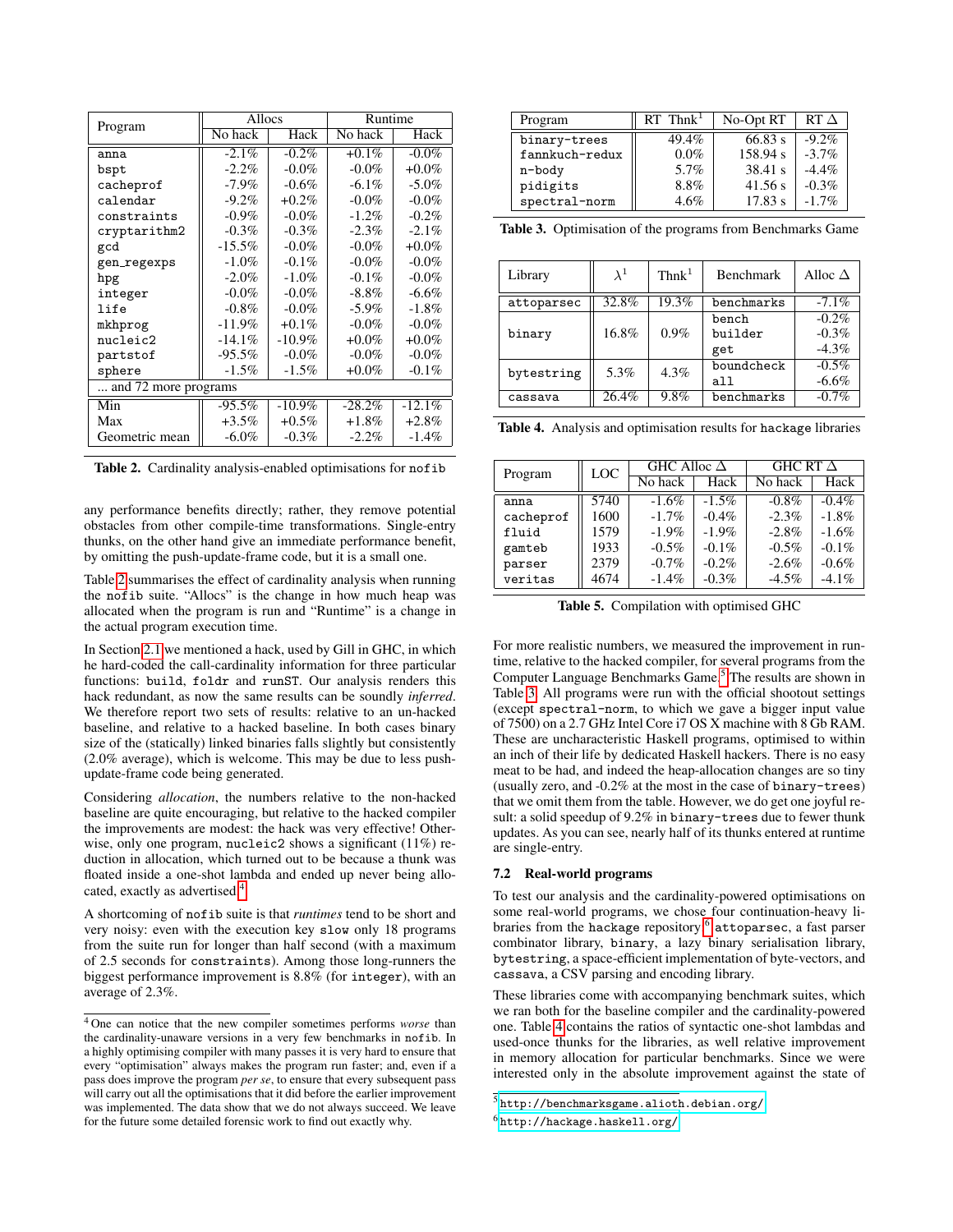the art, we made our comparison with respect to the contemporary version of (hacked) baseline GHC. The encouraging results for attoparsec are explained by its relatively high ratio of one-shot lambdas, which is typical for parser combinator libraries.

GHC itself is a very large Haskell program, written in a variety of styles, so we compiled it with and without cardinality-powered optimisations, and measured the allocation and runtime improvement when using the two variants to compile several programs. The results are shown in Table [5.](#page-10-7) As in the other cases, we get modest but consistent improvements.

# <span id="page-11-0"></span>8. Related Work

## 8.1 Abstract interpretation for usage and absence

The goal of the traditional *usage/absence* analyses is to figure out which parts of the programs are used, and which are not [\(Peyton](#page-12-3) [Jones and Partain 1994\)](#page-12-3). This question was first studied in the late 80's, when an elegant representation of the usage analysis in terms of *projections* [\(Hinze 1995\)](#page-12-13) was given by Wadler and Hughes [\(Wadler and Hughes 1987\)](#page-12-14). Their formulation allows one to define a *backwards* analysis — inferring the usage of *arguments* of a function from the usage of its *result* — an idea that we adopted wholesale. Our work has important differences, notably (a) call demands  $C<sup>n</sup>(d)$ , which appear to be entirely new; and (b) the ability to treat nested lambdas, which requires us to capture the usage of free variables in a usage signature. Moreover our formal underpinning is quite different to their (denotational) approach, because we fundamentally must model *sharing*.

# 8.2 Type-based approaches

The notion of "single-entry" thunks and "one-shot" lambdas is reminiscent of *linear types* [\(Girard 1995;](#page-12-15) [Turner and Wadler 1999\)](#page-12-16), a similarity that was noticed very early [\(Launchbury et al. 1993\)](#page-12-17). Linear types *per se* are far too restrictive (see, for example, [Wans](#page-12-18)[brough and Peyton Jones](#page-12-18) [\(1999,](#page-12-18) § 2.2) for details), but the idea of using a *type system* to express usage information inspired a series of "once upon a type" papers<sup>[7](#page-11-1)</sup> [\(Gustavsson 1998;](#page-12-19) [Turner et al. 1995;](#page-12-20) [Wansbrough 2002;](#page-12-21) [Wansbrough and Peyton Jones 1999\)](#page-12-18).

Alas, a promising idea turned out to lead, step by step, into a deep swamp. Firstly, *subtyping* proved to be essential, so that a function that used its argument once could have a type like  $Int^1 \rightarrow Int$ , but still be applied to an argument  $x$  that was used many times and had type  $Int^{\omega}$  [\(Wansbrough and Peyton Jones 1999\)](#page-12-18). Then *usage polymorphism* proved essential to cope with currying: *"[Using the monomorphic system] in the entirety of the standard libraries, just two thunks were annotated as used-once"* [\(Wansbrough 2002,](#page-12-21) 3.7). Gustavsson advocated *bounded* polymorphism to gain greater precision [\(Gustavsson and Sveningsson 2001\)](#page-12-22), while Wansbrough extended usage polymorphism to data types, sometimes resulting in data types with many tens of usage parameters. The interaction of ordinary type polymorphism with all these usage-type features was far from straightforward. The inference algorithm for a polymorphic type system with bounds and subtyping is extremely complex. And so on. Burdened with these intellectual and implementation complexities, Wansbrough's heroic prototype in GHC (around 2,580 LOC of brand-new code; plus pervasive changes to thousands of lines of code elsewhere) turned out to be unsustainable, and never made it into the main trunk.

Our system sidesteps these difficulties entirely by treating the problem as a backwards analysis like strictness analysis, rather than as a type system. This is what gives the simplicity to our approach, but also prevents it from giving "rich" demand signatures to third- and higher-order functions: our usage types can account uniformly only for the first- and second-order functions, thanks to call demands. For example what type might we attribute to

f  $x g = g x$ 

The usage of x depends on the particular g in the call, so usage polymorphism would be called for. This is indeed more expressive but it is also more complicated. We deliberately limit precision for very higher-order programs, to gain simplicity.

At some level abstract interpretation and type inference can be seen as different sides of the same coin, but there are some interesting differences. For example, our LETDN and LETUP rules are explicit about information flow; in the former, information flows from the definition of a function to its uses, while in the latter the flow is reversed. Type systems use unification variables to allow much richer information flow — but at the cost of generating constraints involving subtyping and bounds that are tricky to solve.

Another intriguing difference is in the handling of free variables:

let 
$$
f = \x, y + x
$$
 in if b then f 1 else y

How many times is the free variable y evaluated in this expression? Obviously just once, and LETDN discovers this, because we unleash the demand on y at f's call site, and lub the two branches of the if. But type systems behave like LETUP: compute the demand on f (namely, called once) and from that compute the demand on y. Then combine the demand on y from the body of the let (used at most once), and from f's right hand side (used at most once), yielding the result that y is used many times. We have lost the fact that the two uses come from different branches of the conditional. The fact that our usage signatures include the  $\varphi$  component makes them more expressive than mere types — unless we extend the type system yet further with an *polymorphic effect system* [\(Hage](#page-12-23) [et al. 2007;](#page-12-23) [Holdermans and Hage 2010\)](#page-12-24). Moreover, the analysis approach deals very naturally with absence, and with product types such as pairs, which are ubiquitous. Type-based approaches do not do so well here.

In short, an analysis-based approach has proved much simpler intellectually than the type-based one, and far easier to implement. One might wonder if a clever type system might give better results in practice, but Wansbrough's results (mostly zero change to allocation; one program allocated 15% more, one 14% less [\(Wansbrough](#page-12-21) [2002\)](#page-12-21)) were no more compelling than those we report. Our proof technique does however share much in common with Wansbrough and Gustavsson's work, all three being based on an operational semantics with an explicit heap.

One other prominent type-based usage system is Clean's *uniqueness types* [\(Barendsen and Smetsers 1996\)](#page-12-25). Clean's notion of uniqueness is, however, fundamentally different to ours. In Clean a unique-typed argument places a restriction on the *caller* (to pass the only copy of the value), whereas for us a single-entry argument is a promise by *callee* (to evaluate the argument at most once).

## 8.3 Other related work

Call demands, introduced in this paper, appear to be related to the notion of *applicativeness*, employed in the recent work on relevance typing [\(Holdermans and Hage 2010\)](#page-12-24). In particular, applicativeness means that an expression either "guaranteed to be applied to an argument" (S), or "may not be applied to an argument" (L). In this terminology S corresponds to a "strong" version of our demands  $C^{\omega}(d)$ , which requires  $d \subset U$ , and L is similar to our U. The seq-like evaluation of expressions corresponds to our demand  $HU$ . However, neither call- nor thunk-cardinality are captured by the concept of applicativeness.

<span id="page-11-1"></span><sup>7</sup> The title, as so often, is due to Wadler.